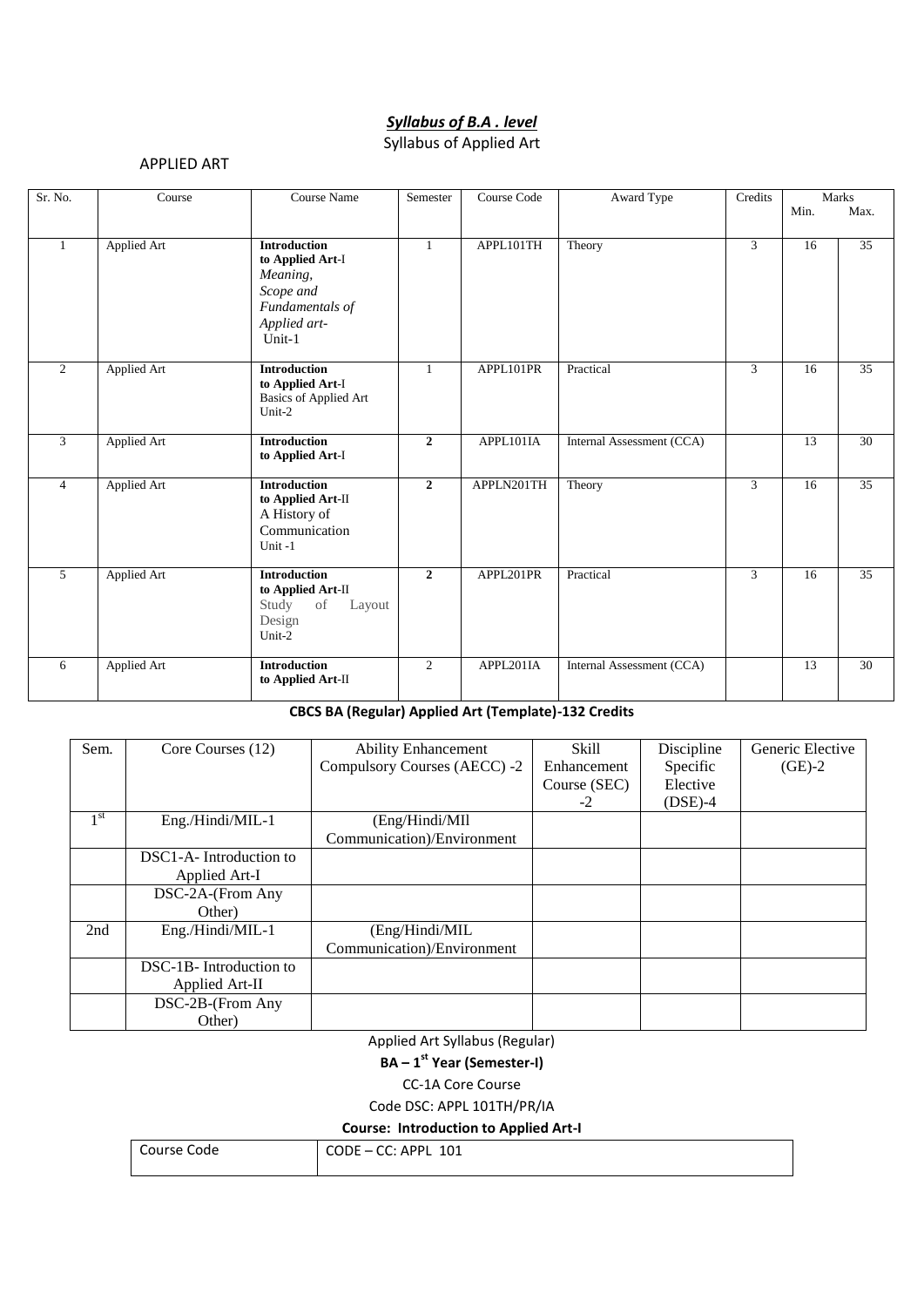| Credits-6               | L (L=Lecture)                  | T (T= Tutorial) |
|-------------------------|--------------------------------|-----------------|
|                         | $L - 5$ ,                      | $T-1$           |
| Course Type             | Core Course                    |                 |
| Lecture to be Delivered | $(1 hr. each), (L= 80, T= 10)$ |                 |

#### **Semester End Examination System**:

Theory-

| <b>Maximum Marks Allotted</b> | <b>Minimum Pass Marks</b> | <b>Time Allowed</b> |
|-------------------------------|---------------------------|---------------------|
| -35                           | 16                        | 3.00 Hrs.           |

Practical-

| <b>Maximum Marks Allotted</b> | <b>Minimum Pass Marks</b> | <b>Time Allowed</b> |
|-------------------------------|---------------------------|---------------------|
| -35                           | 16                        | 5.00 Hrs.           |

**Continuous Comprehensive Assessment (CCA) Pattern**:

| <b>Minor Test</b><br>(Marks) |    | <b>Class Test/ Tutorials/Assignments (Marks)</b> | Attendance | <b>Total Marks</b> |
|------------------------------|----|--------------------------------------------------|------------|--------------------|
| Test                         | 15 | 10                                               |            | 30                 |

**Course Content** 

| <b>Introduction to Applied Art-I (Unit-1)</b>                                                                                                    |
|--------------------------------------------------------------------------------------------------------------------------------------------------|
| <b>Theory</b>                                                                                                                                    |
| <b>Meaning, Scope and Fundamentals of Applied art</b>                                                                                            |
| 1. Definition of Applied Art<br>(i) Theories relating to the origin and creation of Applied Art- an Art-<br>Science, a business and a profession |
|                                                                                                                                                  |
| 2. Scope of Applied Art:<br>(i) Role and Impact of Applied Art<br>(ii) Difference between Applied Art and Fine Arts                              |
| 3. Fundamentals of Illustration:<br>(i) Elements of Art: Line, Form, Colour, Tone, Texture and<br>Space.                                         |
| $(ii) Trade mark-Logo$ and Brand names                                                                                                           |
| 4. Principles of Composition: Unity, Harmony, Balance, Dominance or<br>Emphasis, Rhythm and Proportion.                                          |
|                                                                                                                                                  |

#### **Course Content**

| <b>Introduction to Applied Art-I (Unit-2)</b> |
|-----------------------------------------------|
| <b>Basics of Applied Art</b>                  |
| <b>Practical</b>                              |
| <b>Print Master</b>                           |
| <b>Lettering</b>                              |
| Calligraphy                                   |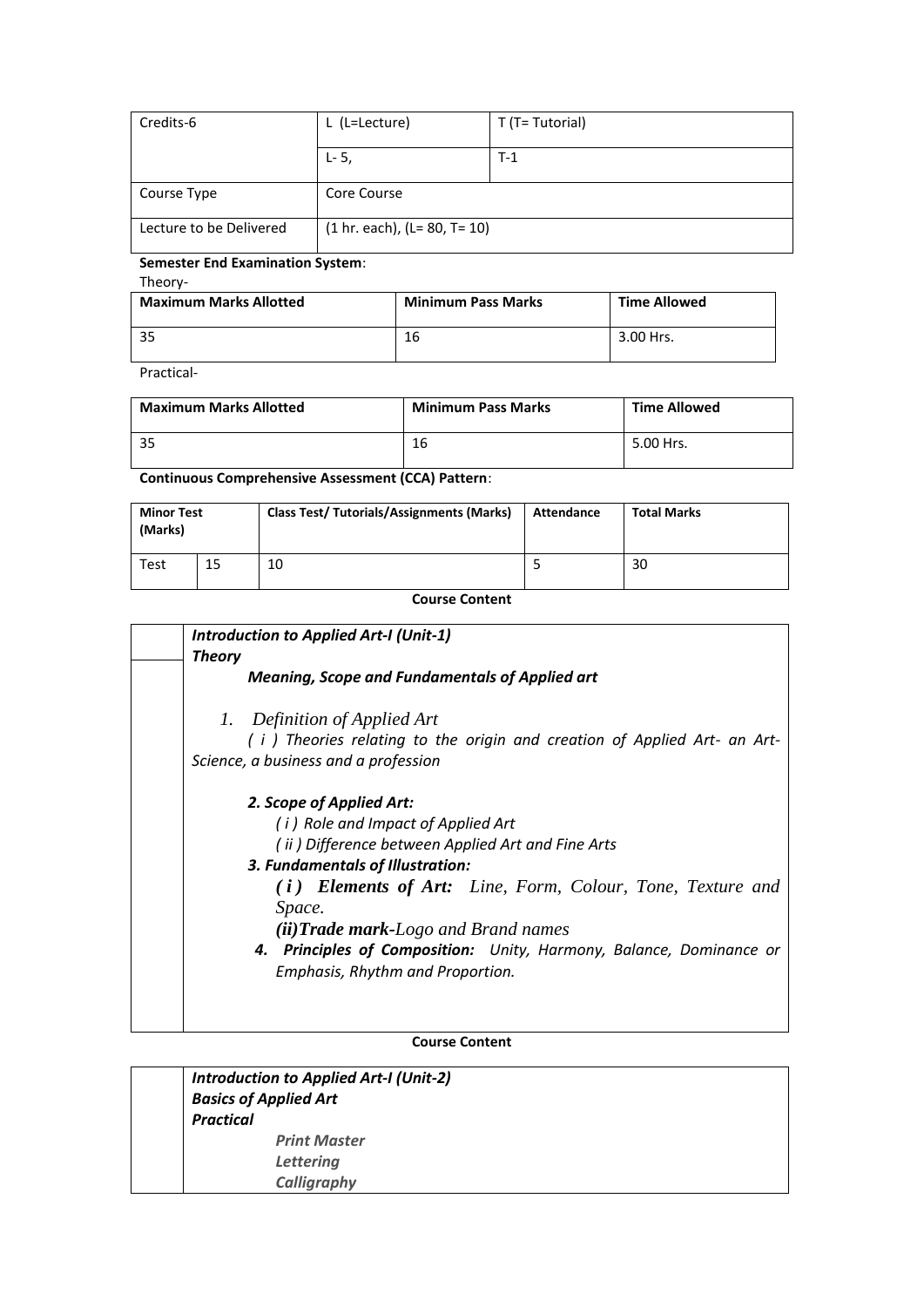*Typography Trade Mark Logo*

#### **Applied Art Syllabus BA – 1 st Year (Semester-II)** DSC-1B Core Course Code: APPL 201 TH/PR/IA **Course: Introduction to Applied Art-II**

| Course Code             | $CODE - CC: APPL 201$          |                 |
|-------------------------|--------------------------------|-----------------|
| Credits-6               | L (L=Lecture)                  | T (T= Tutorial) |
|                         | $L - 5$ ,                      | $T-1$           |
| Course Type             | Core Course                    |                 |
| Lecture to be Delivered | $(1 hr. each), (L= 80, T= 10)$ |                 |

#### **Semester End Examination System**:

#### Theory-

| <b>Maximum Marks Allotted</b> | <b>Minimum Pass Marks</b> | <b>Time Allowed</b> |
|-------------------------------|---------------------------|---------------------|
| -35                           | 16                        | 3.00 Hrs.           |

Practical-

| <b>Maximum Marks Allotted</b> | <b>Minimum Pass Marks</b> | <b>Time Allowed</b> |
|-------------------------------|---------------------------|---------------------|
|                               | 16                        | 5.00 Hrs.           |

#### **Continuous Comprehensive Assessment (CCA) Pattern**:

| <b>Minor Test</b><br>(Marks) |    | <b>Class Test/ Tutorials/Assignments (Marks)</b> | Attendance | <b>Total Marks</b> |  |
|------------------------------|----|--------------------------------------------------|------------|--------------------|--|
| <b>Test</b>                  | 15 | 10                                               |            | 30                 |  |

**Course Content Course Content** 

#### **CCA Scheme-**

Students enrolled for the Academic session 2016-17 onwards CCA will account 30% of the total marks i.e. 100, that a student will get in a course.

It is approved that a student will have to pass both the components i.e. CCA and ESE separately to become eligible to be declared successful in a course.

# **Distribution of Marks for CCA in Each Course in Each Semester**

- 1. Minor Test of Practical
- 2. Tutorial/Home assignment 10 marks
- 3. Attendance 05 marks
	- Total = 30 marks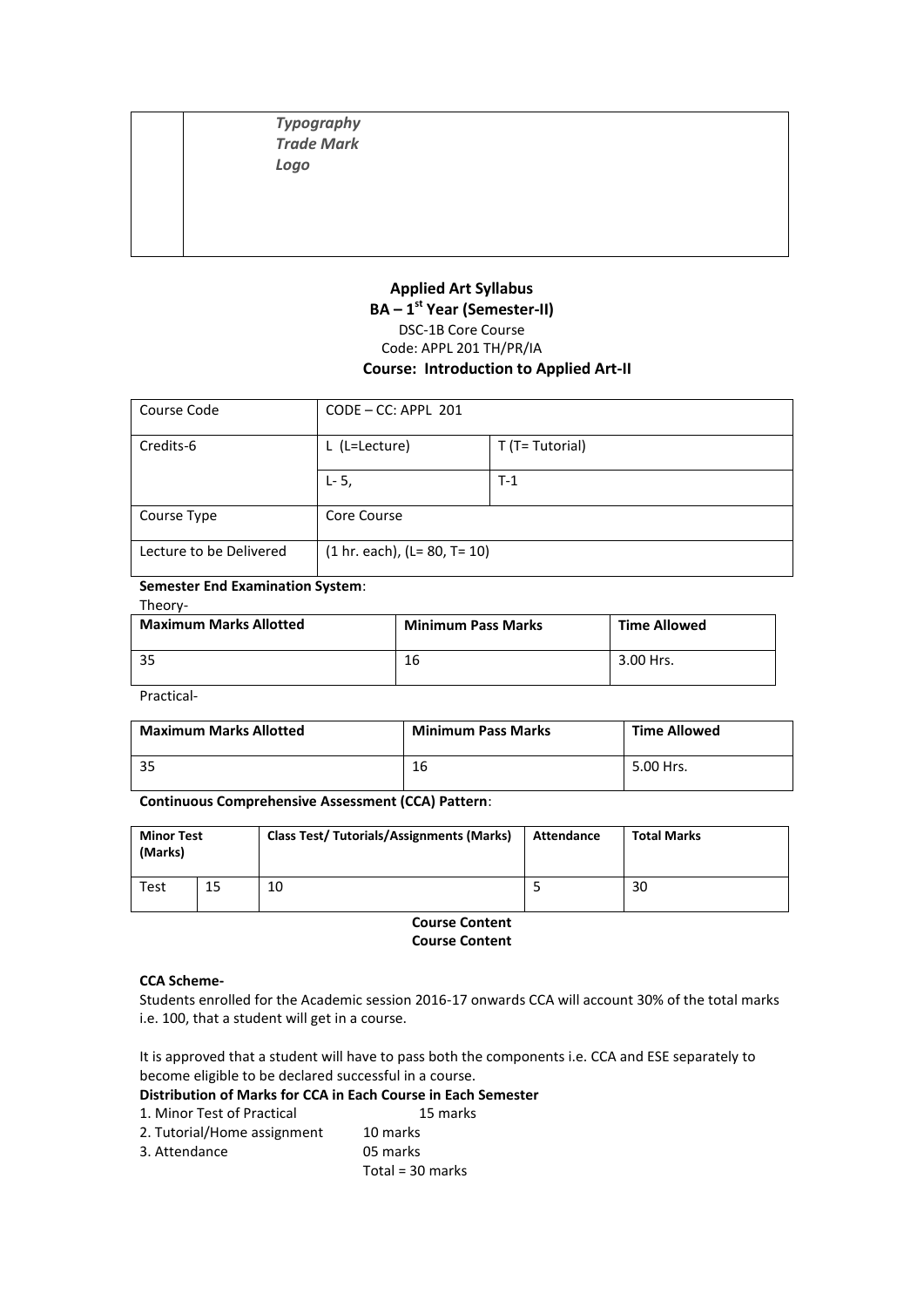#### **Continuous Comprehensive Assessment (CCA) Pattern**: Instructions for conducting Minor Test and Evaluation of Tutorial/Home Assignments/Semi./Quiz/etc.

| Minor Test (Marks)  | Class Test/Tutorials/Assignments | Attendance | <b>Total Marks</b> |
|---------------------|----------------------------------|------------|--------------------|
| Practical Test = 15 | 10                               |            | 30                 |

Time allowed for conducting Minor Test will be 3 hrs.

Mode of conducting Minor Test (15 Marks).

Minor Test will be conducted after the completion of 48 teaching days (8weeks)

| Part         | Section                  | , <b></b> .<br>No. of | Syllabus<br>coverage | Nature of Q. &<br>Answers          | Question to be<br>attempted | Marks  | Max.<br>Marks |
|--------------|--------------------------|-----------------------|----------------------|------------------------------------|-----------------------------|--------|---------------|
| A            | $\mathbf{1}$             | 10                    | Complete             | Objective (MCQ)                    | 5                           | 1 each | 5             |
|              | $\overline{2}$           | 8                     | Complete             | Short essay type 100-<br>150 words | 5                           | 2 each | 10            |
| B            | $\overline{\phantom{a}}$ | $\overline{2}$        | Unit-I               | About 500 words                    | $\mathbf{1}$                | 5      | 5             |
| $\mathsf{C}$ | $\overline{\phantom{a}}$ | $\overline{2}$        | Unit-II              | -do-                               | $\mathbf{1}$                | 5      | 5             |
| D            | $\overline{\phantom{a}}$ | $\overline{2}$        | Unit-III             | -do-                               | $\mathbf{1}$                | 5      | 5             |
| E            | $\overline{\phantom{a}}$ | $\overline{2}$        | Unit-IV              | -do-                               | $\mathbf 1$                 | 5      | 5             |
| Total        |                          |                       |                      |                                    |                             |        | 35            |

#### **Note: Theory Paper Setting Scheme for End Semester Examination (35 marks):**

**Note: Practical Paper Setting Scheme for End Semester Examination (35 marks):**

The examiner will set the paper strictly as per the practical Syllabus on the spot

#### **Syllabus of Kathak Dance**

1 Choice Based Credit System DANCE (KATHAK) CHOICE BASED CREDIT SYSTEM 2016-17 HIMACHAL PRADESH UNIVERSITY GYAN PATH, SUMMER HILL SHIMLA 171005 CHOICE BASED CREDIT SYSTEM IN B.A.Dance 2 Department of Performing Arts, H.P.U OUT LINES OF SYLLABI AND COURSES OF READING IN THE SUBJECT OF KATHA DANCE FOR B.A.WITH CORE COURESES, SKILL INHANCEMENT COURSE (SEC)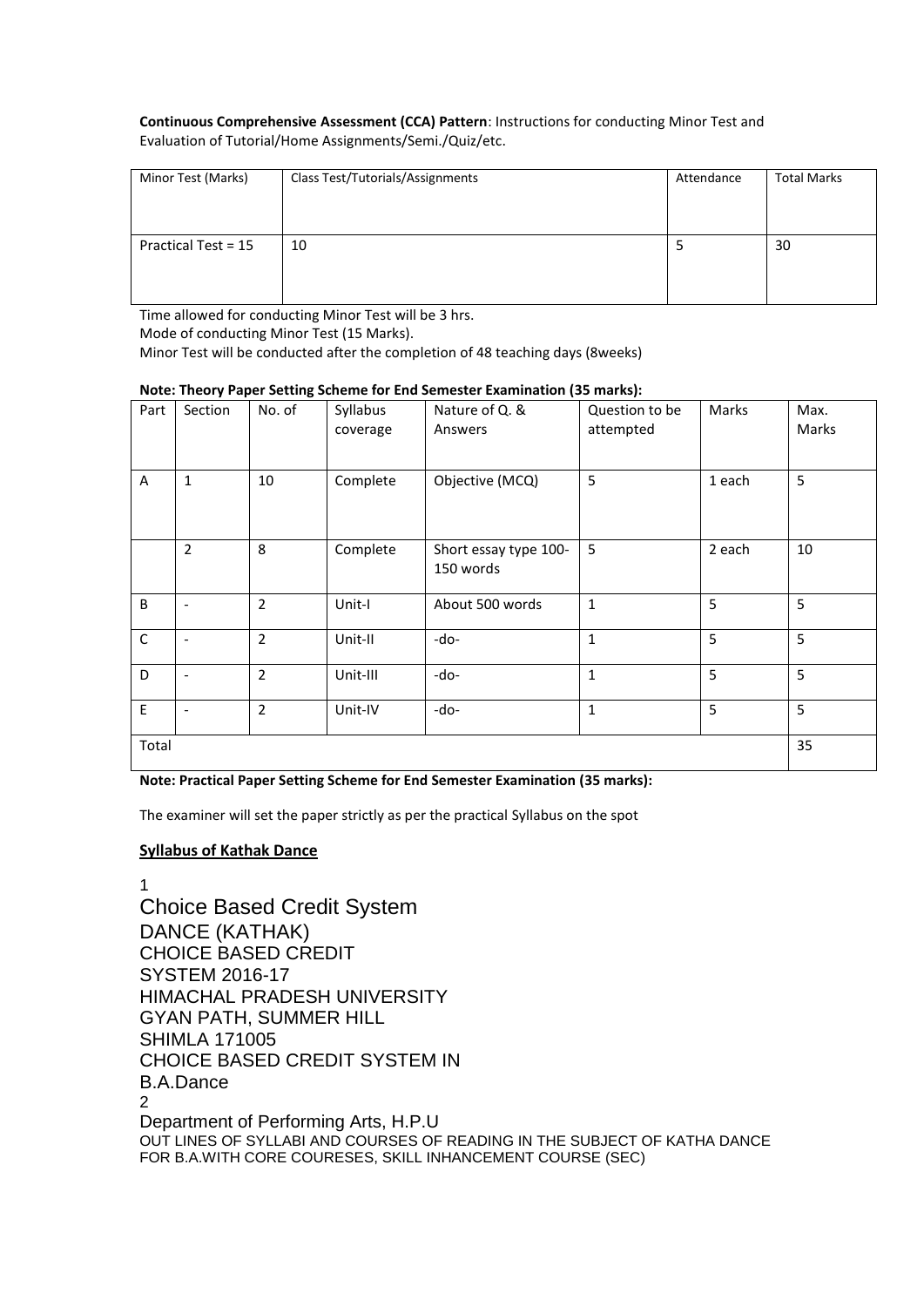ELECTIVE DESCIPLINE ELECTIVE SPECIFIC (DSE) AND ELECTIVE GENERIC (GE2) IN KATHAK DANCE 2016-17 Semester Course-Code Core-Course Ability **Enhancement** Compulsory Course Course Code Skill Enhancement Course (SEC) Course Code **Discipline** Specific Elective Course Code **Elective** Generic (GE) 1st DANC101(TH) DANC102(PR) English/MIL 1 DSE 1A General Theory of dance Unit-1 (3Credits) Practical Unit-2 (3Credits) DSC 2A (Other Subject) English/MIL **Communications** Environmental **Science** 2nd DANC203(TH) DANC204(PR) English/MIL 2 DSC 1B Basic dance Terms Unit -1 (3 Credits) Practical Unit-2 (3 Credits) DSC 2B (Other Subject) English/MIL Communications **Environmental Science** 3rd DANC305(TH) DANC306(PR) English/MIL 3 DSC 1C Knowledge of Nritya Techniques Unit-1 (3 Credits) Practical Unit-2 (3 Credits) DSC 2C (Other Subject)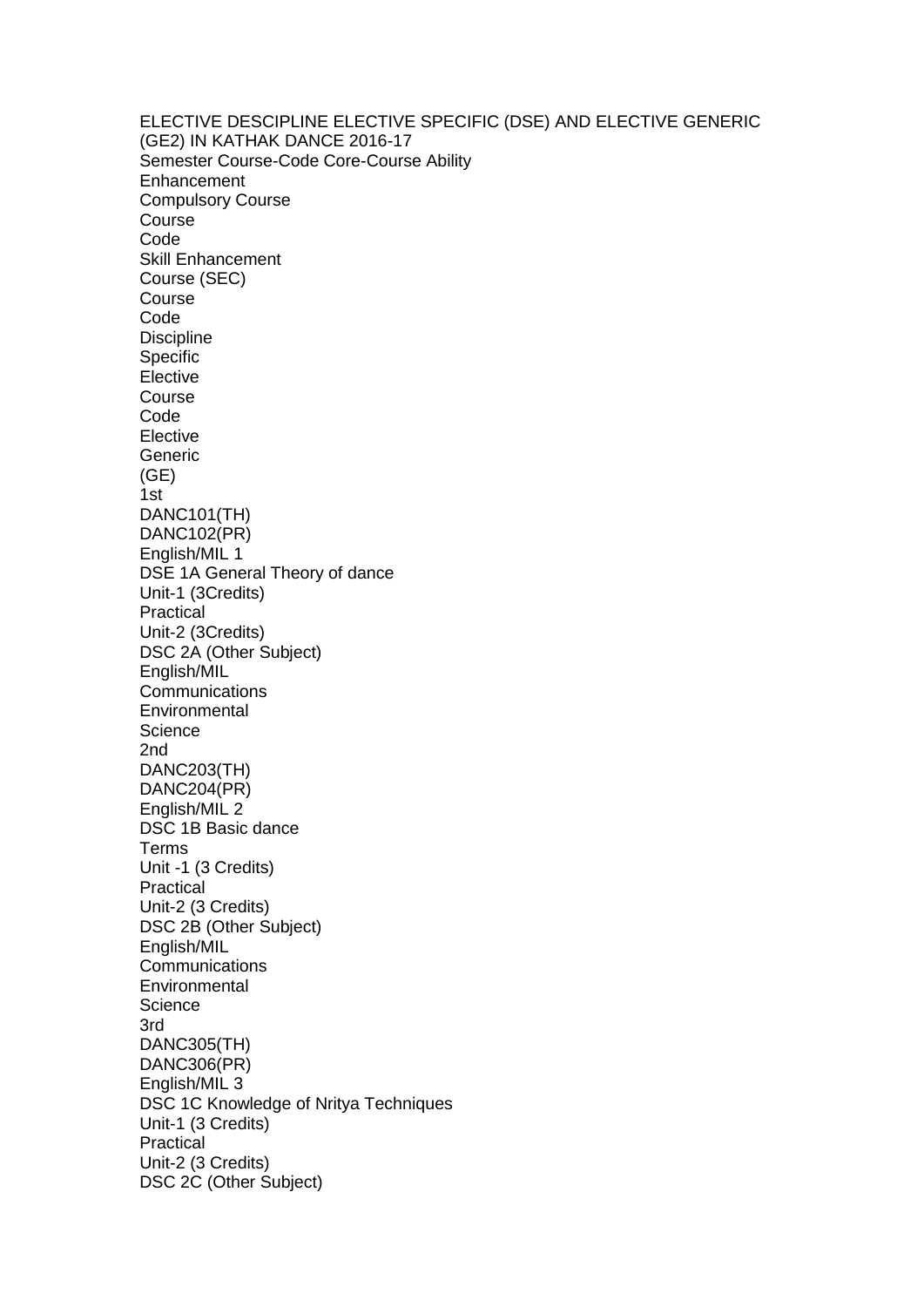DANC701 SEC -1 Value Based & Practical Oriented Course for Kathak Dance 4 Credits 4th DANC407(TH) DANC408(PR) English/MIL 4 DSC 1D Fundamental Technicalities of Dance Unit-1 (3 Credits) Practical Unit-2 (3 Credits) DSC 2D (Other Subject) DANC702 SEC -2 Value Based & Practical Oriented Course for Kathak Dance 4 Credits 5th DANC703 SEC -3 Value Based & Practical Oriented Course for Kathak Dance 4 Credits DANC801(TH) DANC802(PR) DSE 1A Unit-1 **Theory** Kathak Dance (3 Credits) Unit-2 Practical Kathak Dance (3 Credits) DSE 2A (Other Sub) DANC901 GE- 1 Kathak Dance (6 Credits) 6th DANC704 SEC -4 Value Based & Practical Oriented Course for Hindustani Music (Vocal/Inst) 4 Credits DANC803(TH) DANC804(PR) DSE 1B Unit-1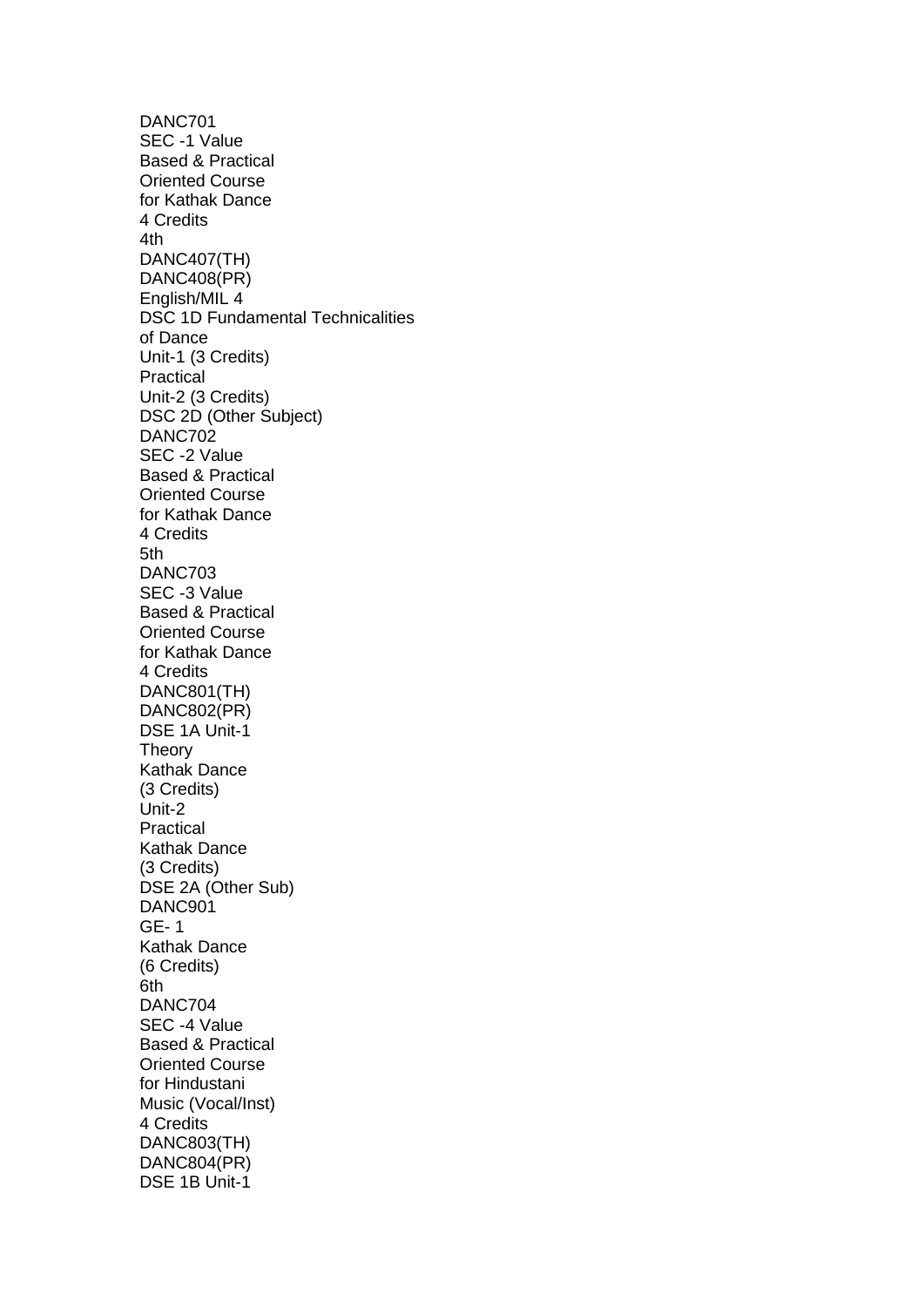Theory Kathak Dance (3 Credits) Unit-2 Practical Kathak Dance (3 Credits) DSE 2B (Other Sub) DANC902 (PR) GE- 2 Kathak Dancet Practical (6 Credits) 3 Skill Enhancement Courses Offered by Dance Department Semester Course-Code Course Name Credit 3 DANC701 SEC-1, SKILL ENHAMCEMENT COURSE-1 Kathak Dance  $\lambda$ 4 DANC 702 SEC-2, SKILL ENHAMCEMENT COURSE-2 Kathak Dance 4 5 DANC 703 SEC-3, SKILL ENHAMCEMENT COURSE-3 Kathak Dance 4 6 DANC 704 SEC-4, SKILL ENHAMCEMENT COURSE-4 Kathak Dance  $\lambda$ Discipline Specific Elective Courses Offered by Dance Department Semester Course-Code Course Name Credit 5 DANC S801(TH) DSE-1A (Unit-1) DISCIPLINE SPECIFIC ELECTIVE-1 Kathak Dance 3 5 DANC S802(PR) DSE-1A (Unit-2) DISCIPLINE SPECIFIC ELECTIVE-1 Kathak Dance 3 6 DANC 803(TH) DSE-1B (Unit-1) DISCIPLINE SPECIFIC ELECTIVE-1 Kathak Dance 3 6 DANC 804(PR) DSE-1B (Unit-2) DISCIPLINE SPECIFIC ELECTIVE-1 Kathak Dance 3 Elective Generic Courses Offered by Dance Department Semester Course-Code Course Name Credit 5 DANC 901(TH) GE-1, GENERIC ELECTIVE-1, Kathak Dance 6 6 DANC 902(PR) GE-1, GENERIC ELECTIVE-1, Kathak Dance 6  $\overline{A}$ INSTRUCTIONS Distribution of Marks for CCA in each course in every semester for **Dance** 1. Minor Test 5 Marks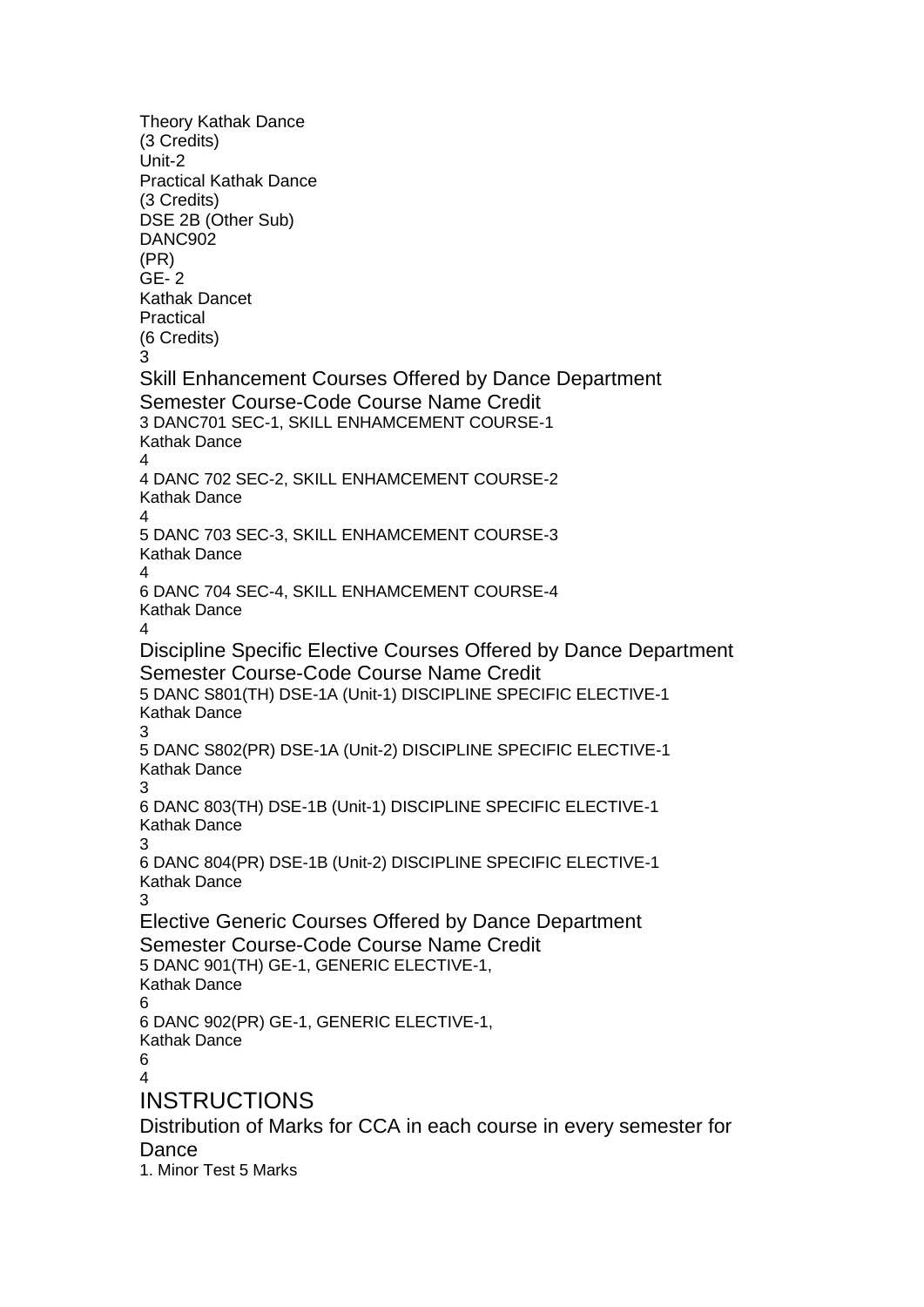3. Attendance 5 Marks Total Marks= 15 Marks (Theory=15 Marks, Practical=15 Marks)  $\Box$  Time allowed for conducting minor test will be 1 hour. □ Total Marks=50, Minimum Marks=23 □ Theory 35 Marks each Semester & CCA in each core-course in Dance 15 Marks= 35+15=50 Marks □ Practical 35 Marks each Semester & CCA in each core-course in Dance 15 Marks=35+15=50 Marks This pattern of Marks applies for  $1<sub>st</sub>$  to  $6<sub>th</sub>$  semester in all courses of Dance subject. (A) Mode of conducting of minor test (5 Marks): Minor test will be conducted after the completion of 48 teaching days(8 weeks). Three types of questions will be set in Minor test. 1. 4 MCQ (Choice 1 out of 4) true/false type of questions ½ Marks each=2 Marks 2. 2 questions of short answer type in about 100 words each of 1 mark=2 Marks 3. 1 question of about 50 words carrying 1 mark = 1 Mark Marks Minor Test= 2+2+1=5 Total Marks of Minor Test=5 Marks (B) Distribution of Marks for Evaluation of Tutorial/ Home Assignments etc (1) 3 Marks are assigned for the quality of contents and structure of assignment. (2) 2 Marks are assigned for the clarity of language of script (Hindi/English) & its presentation in classroom Total Marks=3+2=5 Marks Minor Test Tutorial /Home Assignments Attendance Total Marks 5 Marks 5 Marks 5 Marks 15 Marks 5 (C) Attendance = 5 Marks Note- Paper setting scheme for End semester Examination= 35 Marks (Theory= 35 Marks, Practical=35 Marks) Theory & Practical for Dance All Semester:- Section Nos.of Question Syllabus Coverage Question to be Attempt Marks Total Marks 1 3 Section 1 Total =5 7 Each 35 2 3 Section 2 7 Each 3 3 Section 3 7 Each There will be three sections, total Number of questions will be 5, and Candidate shall have to answer 1 question from each section and two from any of the three sections. Each question have equal Marks (7 Marks=7x5=35 Theory & 7x5=35 Practical) Skill Enhancement Course 1 to 4 courses, 35 Marks each course+ CCA each course 15 Marks= 35+15=50 (Total 50 Marks in SEC each course) Discipline Specific Elective Course 1A & 2A, 35 Marks each course+ CCA each course15 Marks=35+15=50 (Total 50 Marks in DSE each course) Discipline Specific Elective Course 1B & 2B, 35 Marks each course+ CCA each course 15 Marks=35+15=50 (Total 50 Marks in DSE each course) Generic Elective Theory & Practical, 35 Marks each course+ CCA each course 15 Marks= 35+15=50 (Total 50 Marks in GE each course) Note:  $\Box$  Number of students should not be more ten students in one Practical class group.

2. Tutorial /Home Assignments 5 Marks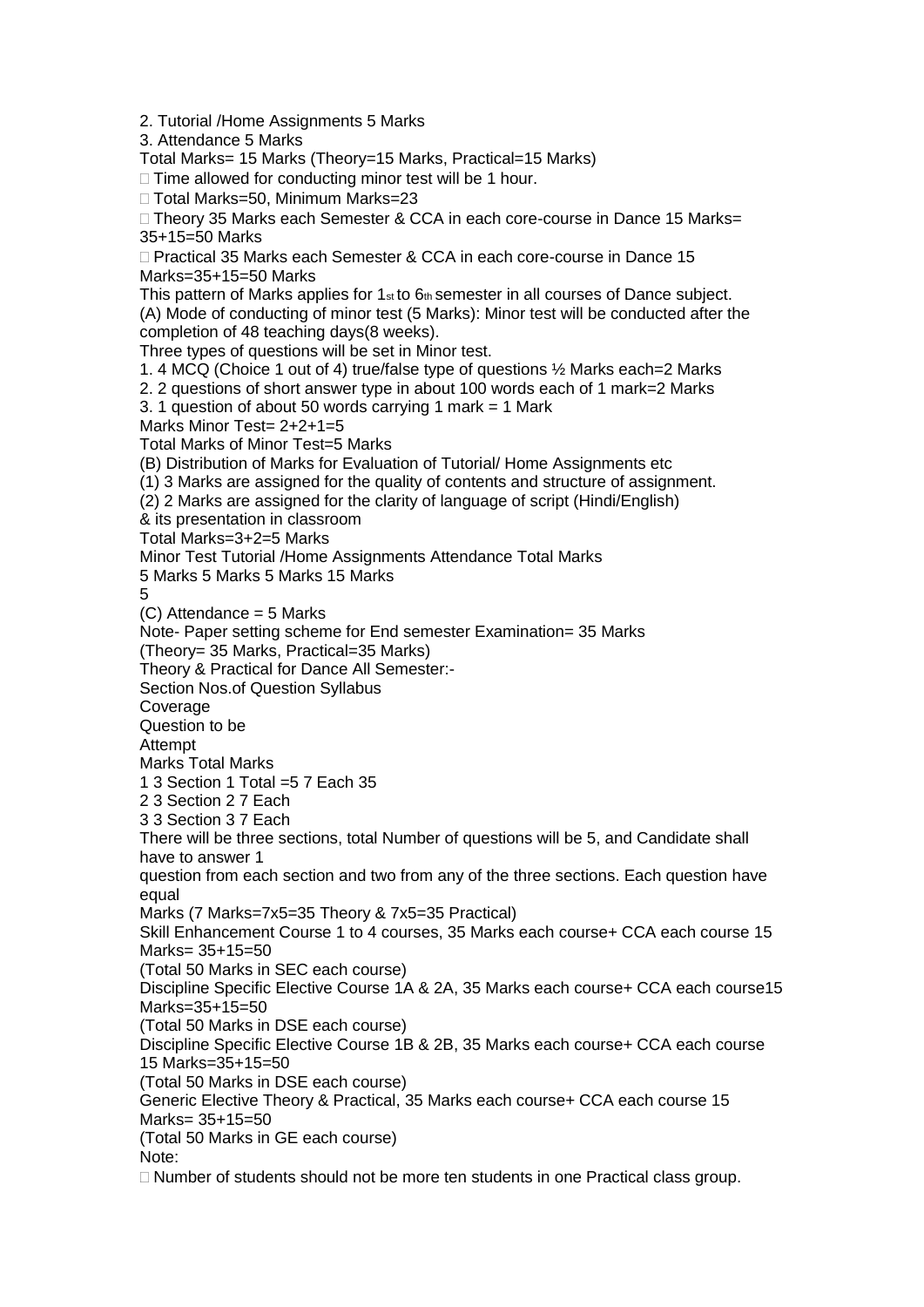$\Box$  It is necessary to provide one Tabla and Harmonium Player for the Dance department. Core- Courses = 12 (1st Semester to  $4<sub>th</sub>$  Semester) 6 Credits Each Course=12X6= 72 **Credits** AECC Courses= 2 (1st & 2nd Semester) 4 Credits Each Course=4X2= 8 Credits SEC Courses = 4 (3rd to 6 Semester) 4 Credits Each Course=4X4= 16 Credits DSE Courses=4 (5th & 6th Semester) 6 Credits Each Course=  $4X6= 24$  Credits GE Courses= 2 (5th & 6th Semester) 6 Credits Each Course=2X6= 12 Credits Total Credits= 132 6 Choice Based Credit System Syllabus for B.A. (Prog.) Kathak Dance Total Marks Credits SEM-I Paper - I : Theory  $35+15 = 503$ Paper - I : Practical 35+15= 50 3 SEM-II Paper - II : Theory 35+15 = 50 3 Paper - II : Practical 35+15= 5 3 SEM-III Paper - III : Theory 35+15 = 50 3 Paper - III : Practical 35+15 =50 3 SEM-IV Paper - IV : Theory 35+15 = 50 3 Paper - IV : Practical 35=15= 50 3 SEM-V Paper - V : Theory 35+15 = 50 3 Paper - V : Practical 35+15=50 3 SEM-VI Paper - VI : Theory 35+15 = 50 3 Paper - VI : Practical 35+15=50 3 **------ 600 24 ------** 7 SEMESTER 1 Layout & course of study Kathak dance Subject Code- DANC101(TH) Duration Paper-1 Theory (Unit-1) Max Marks Credits 3 Hours 50 (35+15) 3 Internal Assessment 15 Marks 4 Lectures / week General theory of dance There will be three sections; candidates shall have to answer one question from each Section & two from any of the three sections, thus five questions in all. SECTION- A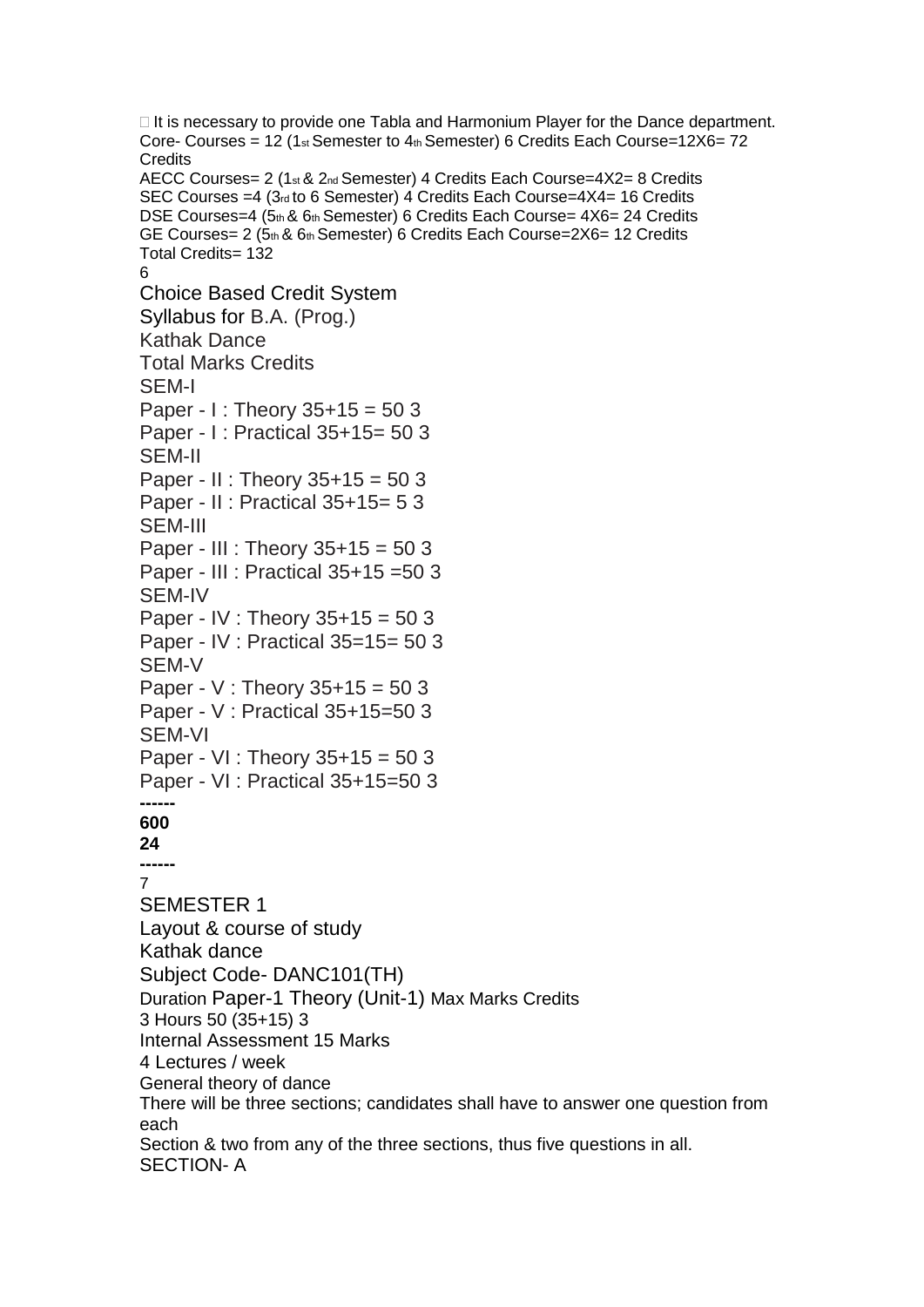1) Origin and development of Kathak Dance according to Natya Shastra. 2) A brief study of Classical Dances of India with their Names and Provinces from which they belong. 3) Four neck movements and Eight Eye glances according to Abhinay Darpan. 4) Detailed description of six Aang, six Pratyang and various Upangs of Abhinay Darpan 5) Study of technical terms used in Kathak dance Laya, Taal, Tatkar, Tehai, Salami , Amad, Tukra, Tora, Paran , Chakardar Paran. SECTION- B 6) Define Mudra and its types. Explain Asamyukta Mudra based on Abhinay Darpan. 7) Life sketches of Pt. Uday Shanker, Pt. Ishwari Prasad, Kalka Ji 8) Advantages of Dance. 9) General definition of Sangeet, Matra, Sam, Tali, Khali, Theka, Avartan, Palta, Ekgun, Dugun and Chaugun. SECTION- C 10) Notation of Nagma in Teen Taal. 11) Notation of Theka and Tatkar in Ekgun, Dugun and Chaugun Layakari 12) Ability to write in Notation of Salami, Amad, Tukra, Tora and Tehai in Teen Taal. Books Recommended Kathak Nritya – L.N Garg Kathak Nritya Shiksha (Part 1 & 2)- Puru Dadhicha Kathak Darpan - T.R. Azad 8 **Kathak Dance** Subject Code- DANC102(PR) **SEMESTER-I** Duration Paper-I Practical (Unit-II) Max Marks Credits 3 hours 50 (35+15) 3 Internal Assessment 15 Marks **8 Lectures/ week** 1) TEEN TAAL \_ Simple Tatkar with Ekgun, Dugan and Chougan layakaries \_ Vandna  $\_$  Thaat  $-1$ \_ Salami - 1 \_ Simple Amad - 1 \_ Paran judi Amad – 1  $\_$  Tehai - 2 \_ Tora/Tukra- 2 \_ Chakardhar Tukda – 1  $\_$  Paran - 1 \_ Chakardhar Paran – 1 \_ Kavit 2 ) JHAPTAAL Thaat- 1  $\_$  Aamad- 1  $\_$  Tehai - 1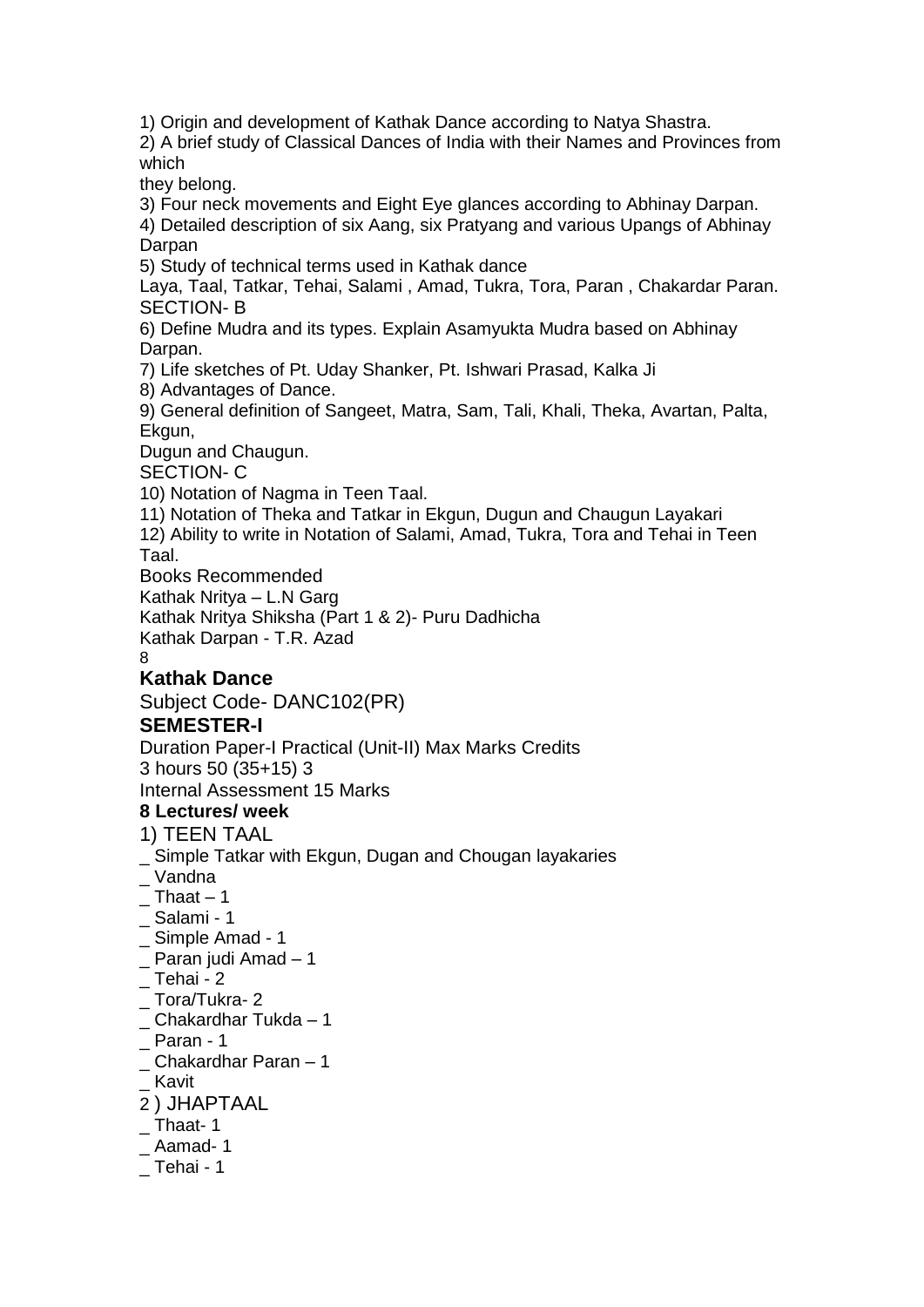\_ Tora/Tukar- 1

\_ Chakardhar Tukra - 1

2) Practised of prescribed material of Teen taal and Jhaptaal with Tali and Khali.

3) Practical knowledge of Aasanyukt Mudras.

4) Ability to play Theka & Nagma in Teen Tal and Jhaptaal.

9

### **Kathak Dance**

Subject Code- DANC203(TH)

### **SEMESTER-II**

Duration Paper-II Theory (Unit-I) Max Marks Credits

3 hours 50 (35 + 15)

Internal Assessment 15 Marks

# **4 lectures/ week**

### **Basic dance terms**

There will be three sections; candidates shall have to answer one question from each

Section & two from any of the three sections, thus five questions in all.

### **SECTION – A**

1) Study of following terms.

Kavit, Vandana, Gat, Gat Nikas, Premalu , Nagma, Nritta, Nritiya and Natya.

2) Simple knowledge of Kathak Dance.

3) Brief study of Abhinay and its four parts.

4) Laya and its types with special reference to Indian Dances.

### **SECTION – B**

5) Knowledge of Six Eyebrow movements and Nine Head Gestures

6) Detail knowledge of Sanyukt Mudras based on Abhinay Darpan.

7) Life Sketch of Pt. Narayan Prasad Ji and Pt. Shambhu Maharaj Ji.

8) Write an Eassy on Guru Shishya Parampra.

### **SECTION- C**

9) Notation of Thekas in Ekgun, Dugun and Chaugun layakaries in TeenTal , Jhaptaal and

Chautaal.

10) Ability to write notation of whole practical material.

11) Ability to play Theka & Nagma in Teen Tal, Jhaptaal and Chautaal.

### Books Recommended

Kathak Shingar - T.R. Azad

Bhatiya Sanskrit Mei Kathak Parampara - Mandvi Singh

Kathak Nritya Shiksha ( part- 2) - Puru Dadhicha

Kathak saunderyatmak Shastriya Nritya – Shikha Khare 10

## **Kathak Dance**

Subject Code- DANC204(PR)

## **SEMESTER-II**

Duration Paper-II Practical (Unit-II) Max Marks Credits

3 hours 50 (35+15) 3

Internal Assessment 15 Marks

8 lectures/ week

## 1) **TEENTAL**

\_ Tatkar in Teental in Ekgun, Dugun and Chaugun Layakari

\_ Ganesh Vandna

Thaat- 1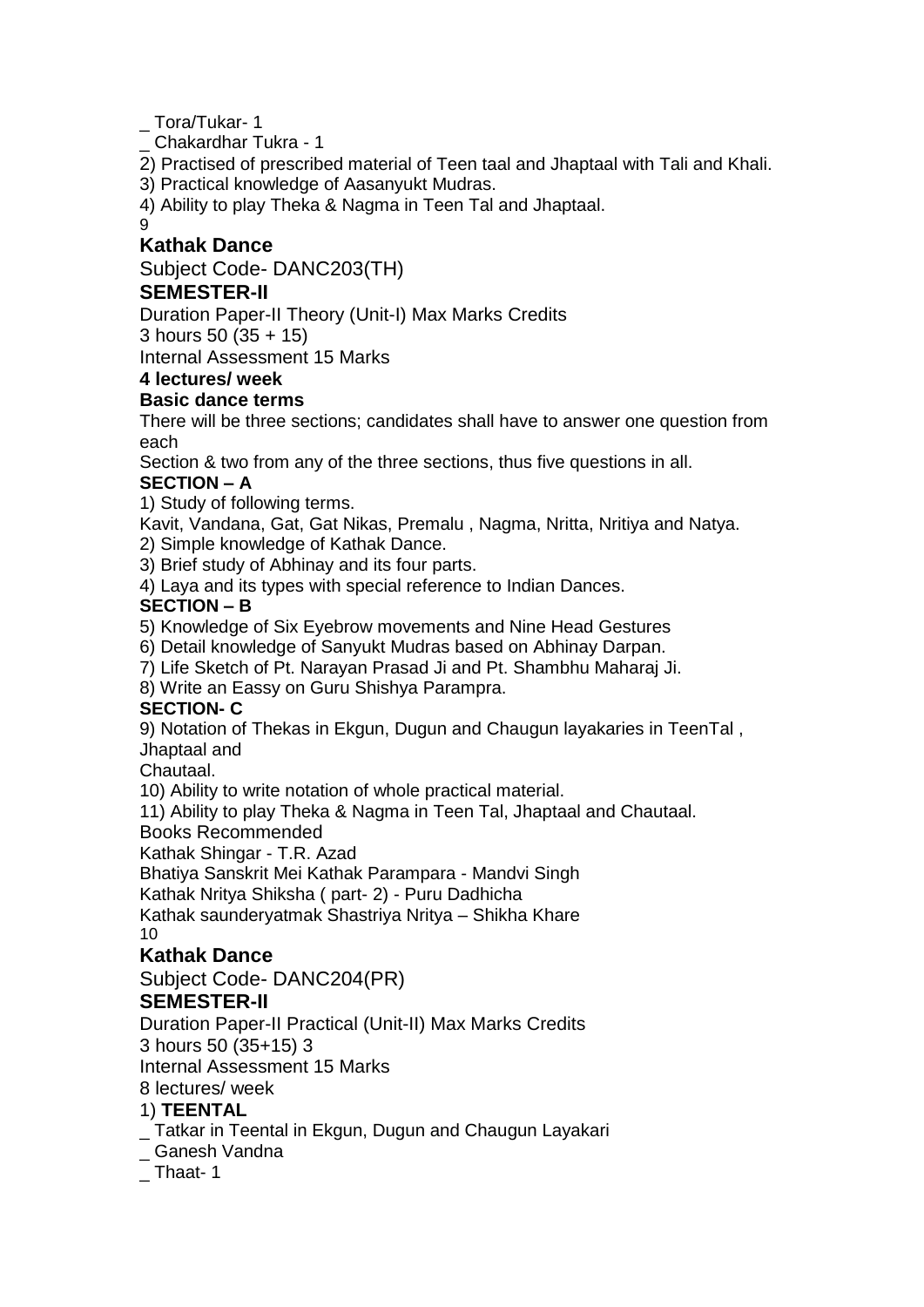### Paranjudi Amad – 1

- $\_$  Simple Amad  $-1$
- $\_$  Tehai 2
- Tora/ Tukra 2
- \_ Chakardar Tukra 1
- $Paran 1$
- \_ Chakardhar Paran 1
- $K$ avit 1
- $P$ remalu 1
- <sub>\_</sub> Gat Simple  $-2$
- \_ Gat Bhava Ched Chad & Shingar.

# Paltas - 5

# **2) CHAUTAL**

- \_ Tatkar in Teental in Ekgun, Dugun and Chaugun Layakari
- $\_$  Thaat 1
- $\_$  Amad  $-1$
- $-$  Tehai 2
- \_ Tora/Tukra 2
- $Paran 1$
- \_ Chakardhar tukra/ paran 1
- 3) Practised of prescribed material of both the taals with Tali and Khali.
- 4) Practical knowledge of sanyukt Mudras.
- 5) Ability to Theka & Nagma in Teen Tal and chautaal.
- 6) Basic knowledge of Taal Keharva and Dadra.
- 11

Kathak Dance

Subject Code- DANC305(TH)

### SEMESTER-III

Duration Paper-III Theory (Unit-I) Max Marks Credits

3 hours 50 (35 + 15) 3

Internal Assessment 15 Marks

## **4 lectures/ week**

Knowledge of Nritya Techniques.

There will be three sections; candidates shall have to answer one question from each

Section & two from any of the three sections, thus five questions in all.

## **SECTION – A**

- 1) Development of Kathak Dance during Mugal and Hindu period
- 2) Study of Dashavtaras.
- 3) Elementary knowledge of Rasa and their application in Dance.
- 4) A study of Tandav and Lasya.

## **SECTION – B**

- 5) Write short notes on Bharatnatyam, Oddisi, Kathakali, Manipuri dance
- 6) Importance of Make-Up, Costumes and Instruments in Kathak Dance.
- 7) Life sketches of Bindadin Maharaj Ji & Hari Prasad Ji
- 8) Relationship between Dance and Religion

## **SECTION – C**

9) Theka and Tatkar in Ekgun, Dugun and Chaugun Layakaries of Dhamar and EkTal.

- 10) Ability to write notation of whole practical material of Dhamar and EkTal.
- 11) Write Nagma and Theka in Dhamar and EkTal.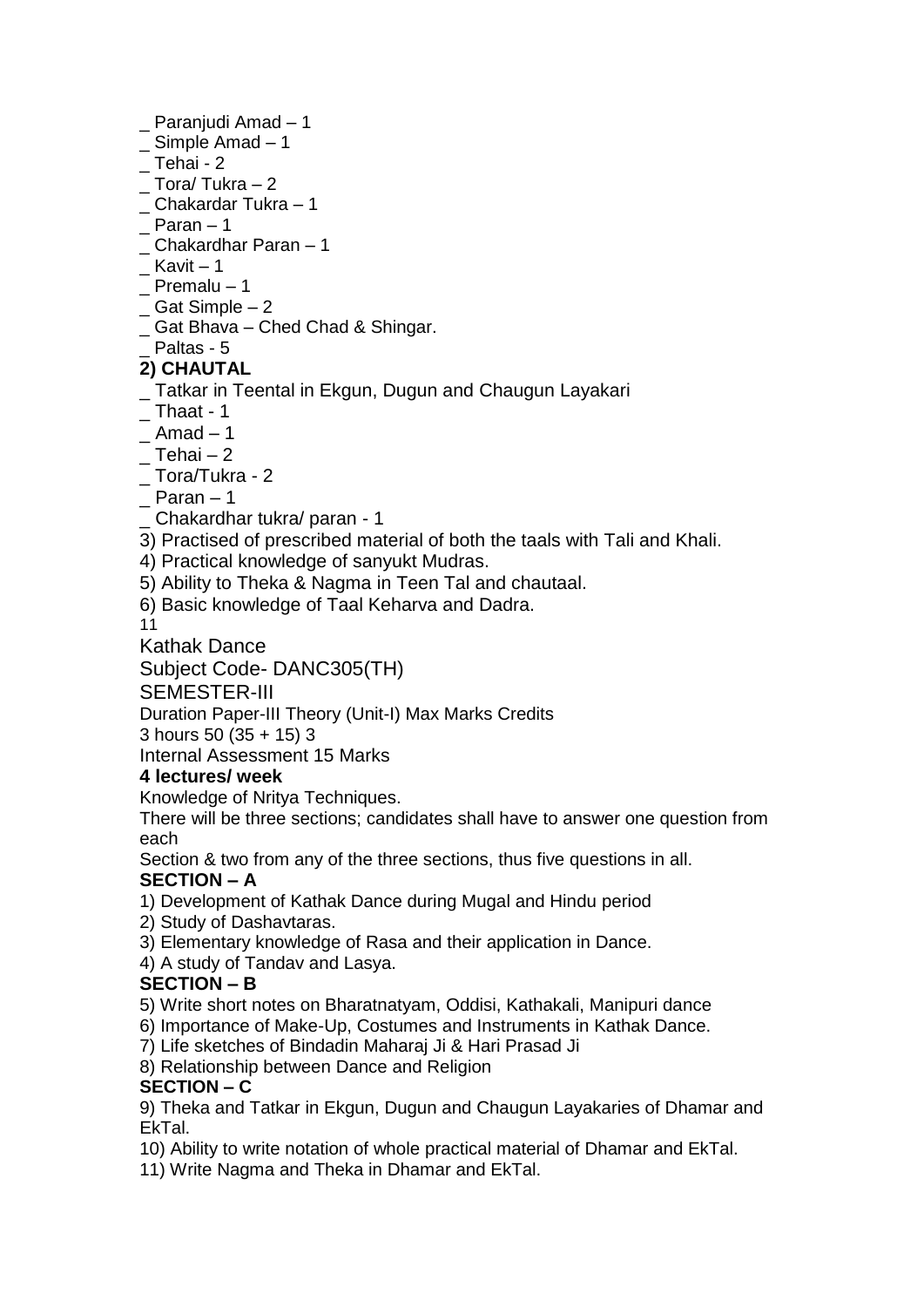#### **Book recommended**

Kathak Nritya Shiksha - Puru Dadhich Nritya Prabhakar Prashanotri - J.N. Pathak Kathak Darpan -. T.R. Azad Kathak Shingar - . T.R. Azad 12 Kathak Dance Subject Code- DANC306(PR) SEMESTER-III Duration Paper-III Practical (Unit-II) Max Marks Credits 3 hours 50 (35+15) 3 Internal Assessment 15 Marks 8 lectures/ week 1) DHAMAR TAAL \_ Tatkar with ekgun, Dugun and Chaugun Layakaries. \_ Vandana  $\_$  Thaat  $-1$ \_ Paranjudi Amad – 1 \_ Chatursjati Amad- 1  $\_$  Tehai - 1  $-$  Tora  $-2$  $\_$  Chakardar Tora  $-1$  $Paran - 1$ \_ Chakardar Paran – 1 Premalu – 1  $K$ avit – 1 Paltas - 5 2) EK TAAL \_ Tatkar with ekgun, Dugun and Chaugun Layakaries Thaat  $-1$  $\_$  Amad  $-1$  $\_$  Tehai - 1  $\_$  Tora  $-1$  $\_$ Chakardar Tora  $-1$ Paran – 1 \_ Chakardar Paran – 1  $\_$  Premalu – 1 Kavit  $-1$ 3) Any two Gat Nikas and Gat Bhava. 4) Padhant of whole practical material with Taali and Khali. 5) Ability to Theka & Nagma in Dhamar & Ek Taal. 13 **Kathak Dance** Subject Code- DANC407(TH) **SEMESTER-IV** Duration Paper-IV Theory (Unit-I) Max Marks Credits 3 hours 50 (35 + 15) 3 Internal Assessment 15 Marks **4 lectures/ week** Fundamental technicalities of Dance There will be three sections; candidates shall have to answer one question from

each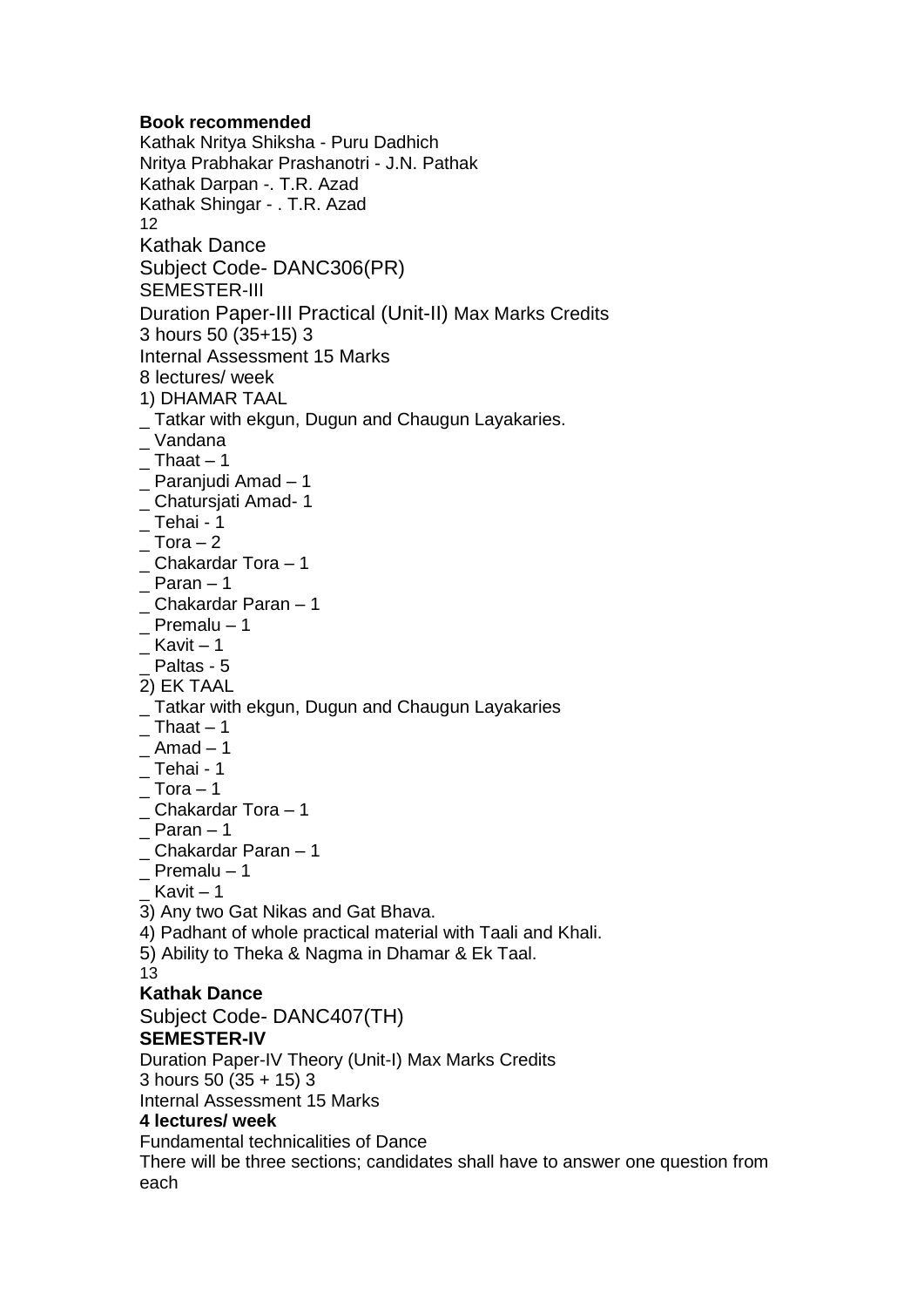Section & two from any of the three sections, thus five questions in all. SECTION – A

1) Definition of the following:

Kasak- Masak, Bharamri, Chari, Astuti, Gati, Jati, Tisrjati Paran, Chatusrjati Paran ,

MisarjatiParan, Bharamri, Chari, Sthana, Karan, Anghar , Hela.

2) Gharanas of Kathak Dance and their Comparison.

3) Gati and its various aspects.

4) Origin of Taal and its Ten Paranas.

SECTION – B

5) Importance of Ghungrus in Kathak Dance

6) Knowledge of Folk Dances of Himachal Pradesh. ( any two )

7) Knowledge of Thumri/ Tarana.

8) Contribution of Pt. Rajender Gangani Ji and Pt. Birju Maharaj Ji in the field of Kathak Dance.

SECTION- C

9) Theka and Tatkar in Ekgun, Dugun and Chaugun Layakaries of Teental, Ada-Chautaal and Sawari.

10) Ability to write notation of whole practical material of TeenTaal, Ada-Chautal and Sawari.

11) Write Nagma and Theka in Teen Taal, Ada- Chautal and Sawari

12) basic knowledge of Sool taal and Roopak.

### **Books recommended**

Nat Sanchar - Dr. Simmi

Kathak Kalp Drupan -. Dr. Chetna

Bhatiya Sanskrit Mei Kathak Parampara - Mandvi Singh

Himachal ke Lok Naritya- Hari Ram Justa

14

# **Kathak Dance**

# **Subject Code- DANC408(PR)**

# **SEMESTER-IV**

**Paper-IV Practical (Unit-II)**

Duration Max Marks Credits

3 hours 50 (35+15) 3

### **Internal Assessment** 15 Marks

**8 lectures/ week**

1) TEENTAAL

- \_ Tatkar with ekgun, Dugun and Chaugun Layakaries.
- \_ vandana
- $\_$  Thaat  $-1$
- Paranjudi Amad 1
- \_ Amad 2 ( Tisarjat & Chautersarjati)
- $\_$  Tehai 2
- \_ Tora / Tukra– 2
- \_ Chakardar Tora 1
- $-$  Paran 2 ( misar jati 1)
- \_ Ganesh Paran 1
- \_ Chakardar Paran 1
- $K$ avit 1
- \_ Ladi- 5

### 2) ADACHAUTAL

Tatkar with ekgun, Dugun and Chaugun Layakaries.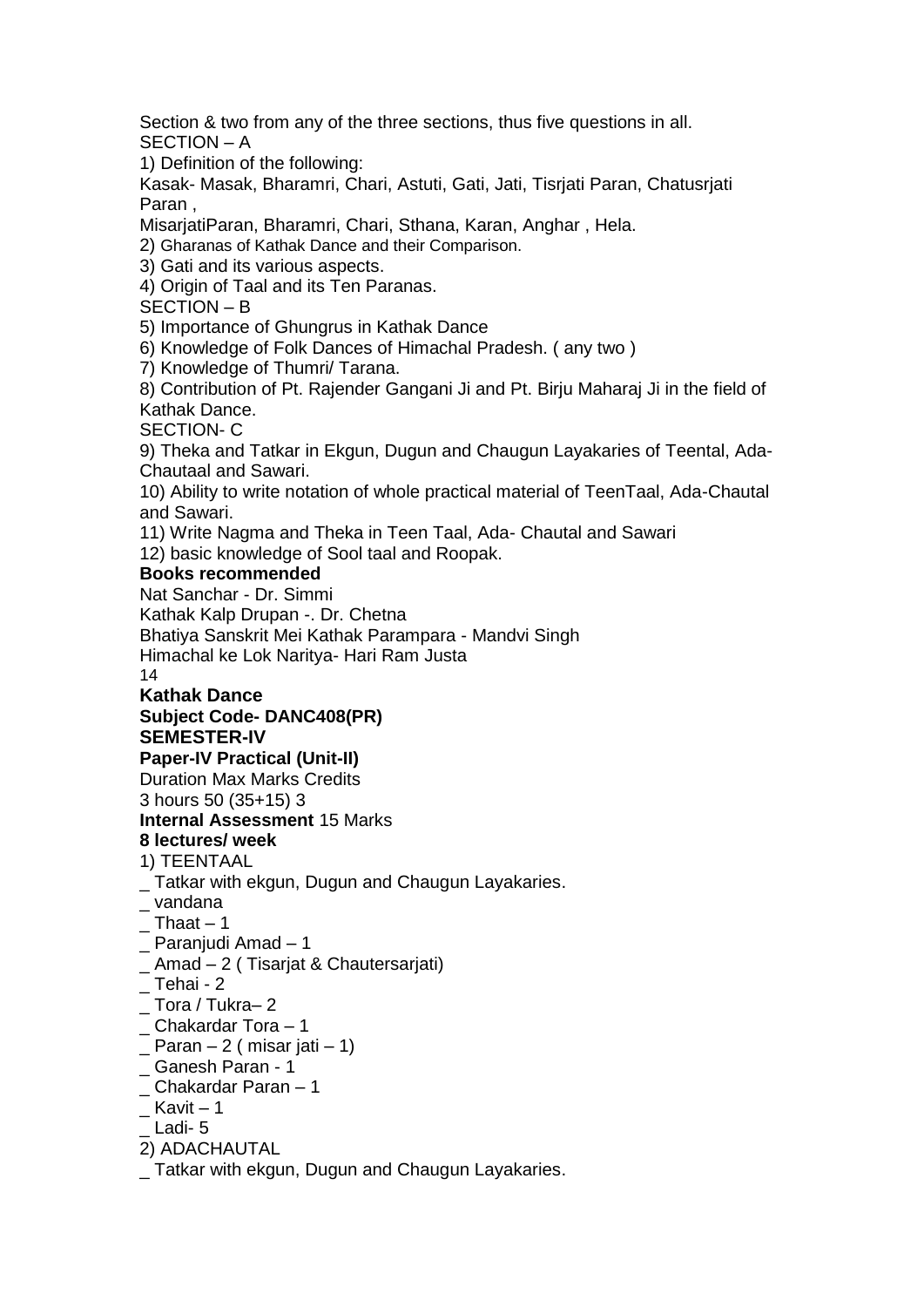$\_$  Thaat  $-1$  $\_$  Amad  $-1$  $\_$  Tehai - 2  $\_$  Tora  $-1$ \_ Chakardar tora – 1  $Paran - 1$ \_ Chakardar Paran – 1 3) SAWARI (15 MATRA) \_ Tatkar with ekgun, Dugun and Chaugun Layakaries.  $\_$  Thaat  $-1$  $\_$  Amad - 1  $\_$  Tehai - 1  $\_$  Tora  $-1$  $\_$  Chakardar tora  $-1$  $Paran - 1$ \_ Chakardar Paran – 1 3) Bhava on Thumari/ Bhajan 4) Any two Gat Bhava and Gat Nikas 5) Padhant of whole practical material with Taali and Khali. 6) Ability to Theka & Nagma in TeenTaal, Ada- Chautal & Sawari. 15 Syllabus of Elective Courses For B.A.(Prog.) Dance Kathak Dance Choice Based Credit System Credits Total Marks SEC -I 4 35+15=50 SEC -II 4 35+15=50 SEC -III 4 35+15=50 SEC -IV 4 35+15=50 DSE -1A 3 35+15=50 DSE -2A 3 35+15=50 DSE -1B 3 35+15=50 DSE -2B 3 35+15=50 GE -1 6 35+15=50 GE -2 6 35+15=50 --------- 40 16 SEC- I Subject Code – DANC701 SKILL ENHANCEMENT COURSE (SEC) KATHAK - DANCE 2 Lectures Per Week Credits - 4 1. Understanding Basic of Kathak Dance: (a) Tatkar in, Barabar, Dugun and Chaugun laya. (b) Basic Hand Mudras combined with Tatkar. (c) Technical terms used in Dance: Tatkar, Mudra, Laya Taal, Thaat, Aamad, Tora/Tukra, Paran, Chakkadar, Tehai, Kavit Premalu, Gat Nikas and Gat Bhava,

Nritta, Nrit and Nritya.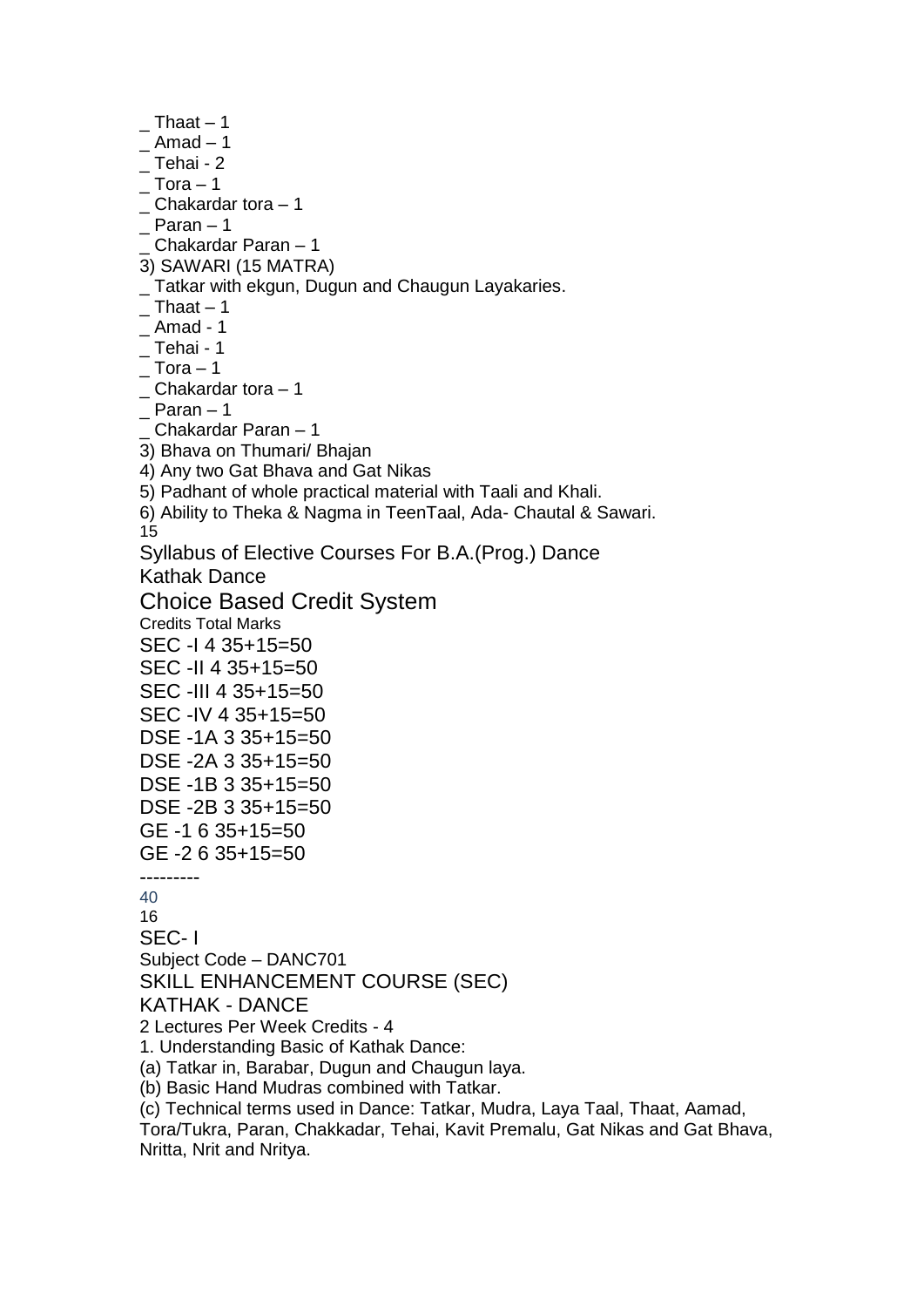2. Presentation of Dance in group such as folk and tribe dances, classical dance and semi

classical dance.

3. Survey of Folk and Tribal Dances of Himachal Pradesh and thereafter submission of

report based on this visit.

SEC-II

Subject Code – DANC702

SKILL ENHANCEMENT COURSE-II

KATHAK - DANCE

2 Lectures Per Week Credits - 4

1. Practical demonstration of:

(a) Rasa and Bhava

(b) Nayak and Nayika Bedas

2. Ability to play Thekan at the following on Tabla - Teen Taal and Kherawa Taal.

3. Attending classical concepts / Dance festivals and making the report / Review the

same.

17

SEC-III

Subject Code – DANC703

SKILL ENHANCEMENT COURSE-III

KATHAK - DANCE

2 Lectures Per Week Credits - 4

1. Knowledge and techniques of Indian Ballet.

2. Practical demonstration of Folk Dances.

3. Basic Techniques of Harmonium and Tabla playing.

SEC-IV

Subject Code – DANC704

SKILL ENHANCEMENT COURSE-IV

KATHAK - DANCE

2 Lectures Per Week Credits - 4

1. Explanation of the Dance Choreography:

(a) Choreography Nritta -Toda / Paran (Teen Tal)

(b) Nritya - One Thumari and Bhajan.

2. Essential elements in the presentation of Kathak Dance.

3. Study of Common elements used in music and dance.

4. Power Point Presentation by the students on the Classical and Folk Dances Performances.

Note: Skill Enhancement Course: SEC-I, SEC-II, SEC-III, SEC-IV (Value based and Practical

Oriented courses as per the information given.

(Note: The above SEC courses have been designed in such a way that the performance aptitude

or skill of the students is enhanced with the help of field visits, techniques and guided

demonstration sessions.)

18

DISCIPLINE SPECIFIC ELECTIVE ( DSE-1A) Subject Code – DANC801(TH)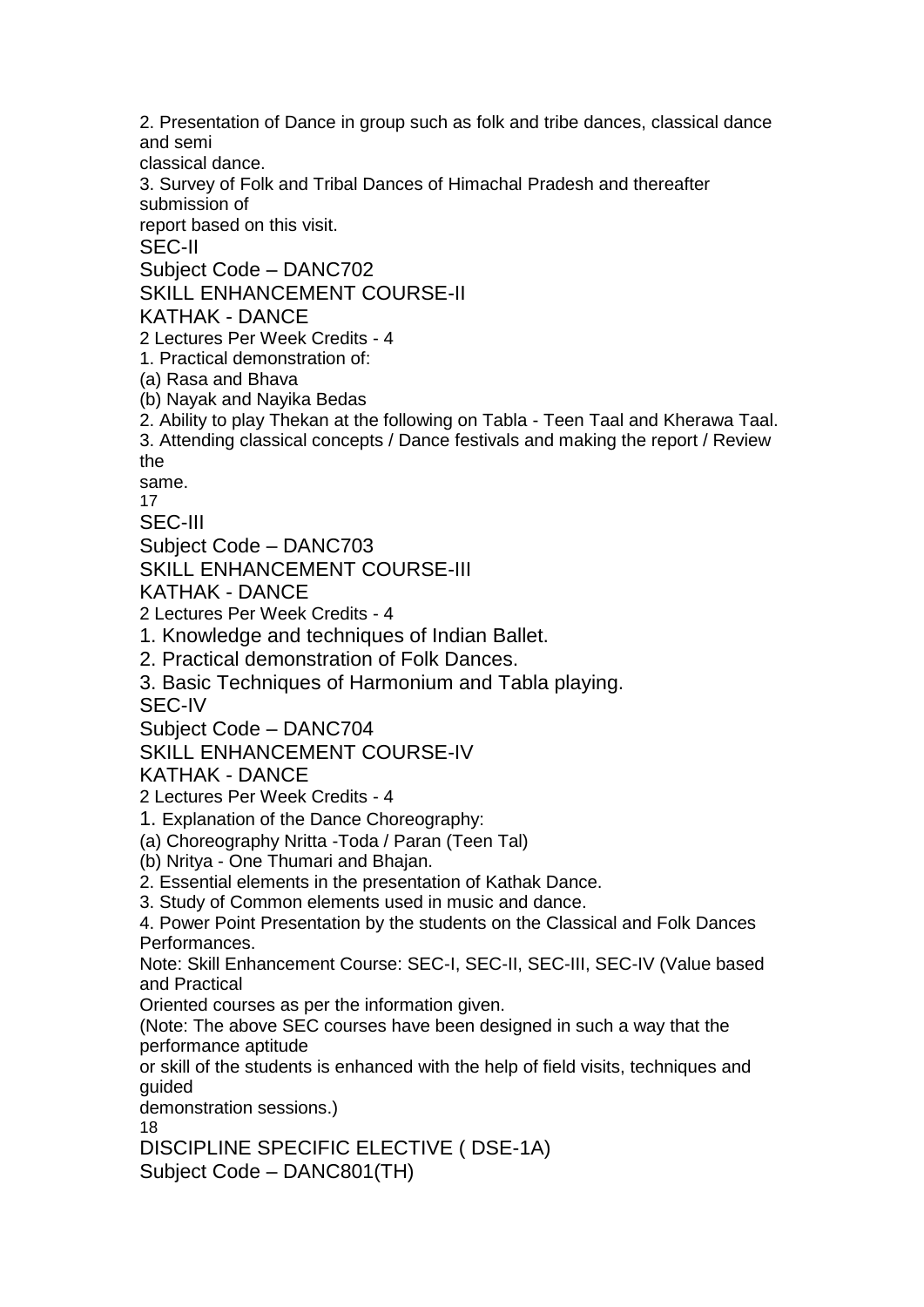Kathak Dance Semester V THEORY Unit -1 Max Marks 50 (35+15) Credits-3 1) Detailed study of Nritta, Natya and Nritya. 2) Rasa and Bhava and their importance in Kathak Dance 3) Knowledge of Taal with following details: Thah, Tatkar, Dugun, Chaugun, Matra, Tali, Khali, Amad, Tukra, Paran, Tehai, Chakkardhar, Premalu, Kavit, Gat. 4) Detailed study of kathak Dance by following the sequence of Dance. 5) Detailed study of Folk and Classical Dance and their comparision. 6) Brief study of Thumari and Bhajan in Dance. 7) Essay on:- \_ Importance of Dance in Human life Dance and Nature. **Book recommended** Kathak Nritya Shiksha part - 2 – Dr. Vidya Nidhi Kathak Darpan -. T.R. Azad Kathak Shingar - . T.R. Azad Kathak Nritya (Part 1&2) – Dr. Vidhi Naggar DISCIPLINE SPECIFIC ELECTIVE ( DSE-2A) Subject Code – DANC802(PR) Kathak Dance Semester V Practical Unit –II Max Marks= 50 (35+15) Credits-3 Lectures- 6/week 1) Basic knowledge of Taal and Laya in Dance. 2) Stage performance with Vandana, That, Amad, Tukra, Paran, Chakardhar, Permelu, Tarana/ Bhajan, Gat Nikas and any Bhava. 3) Introduction and knowledge of Padhant of following Taals with their division.: TeenTaal, Jhaptal, Ektaal, or Dhamar Taal. 4) Folk Dances of India. (Any five) 19 DISCIPLINE SPECIFICELECTIVE ( DSE-1B) Subject Code – DANC803(TH) Kathak Dance Semester VI Theory Unit -I Max Marks= 50 (35+15) Credits-3 6 Lectures/ Week 1) Basic knowledge of the following Classical Dances: Bharatnatyam, Manipuri, Kathak, Kathakali, Oddisi, Mohiniattam. 2) Detail study of Lucknow and Jaipur Gharana. 3) Study of Indian Stage and its development. 4) Knowledge and techniques of Indian Ballet. 5) Discuss Abhinay and its parts. 6) Study of Tandav and Lasya. 7) Study of Asthnayikas. 8) Essay on following: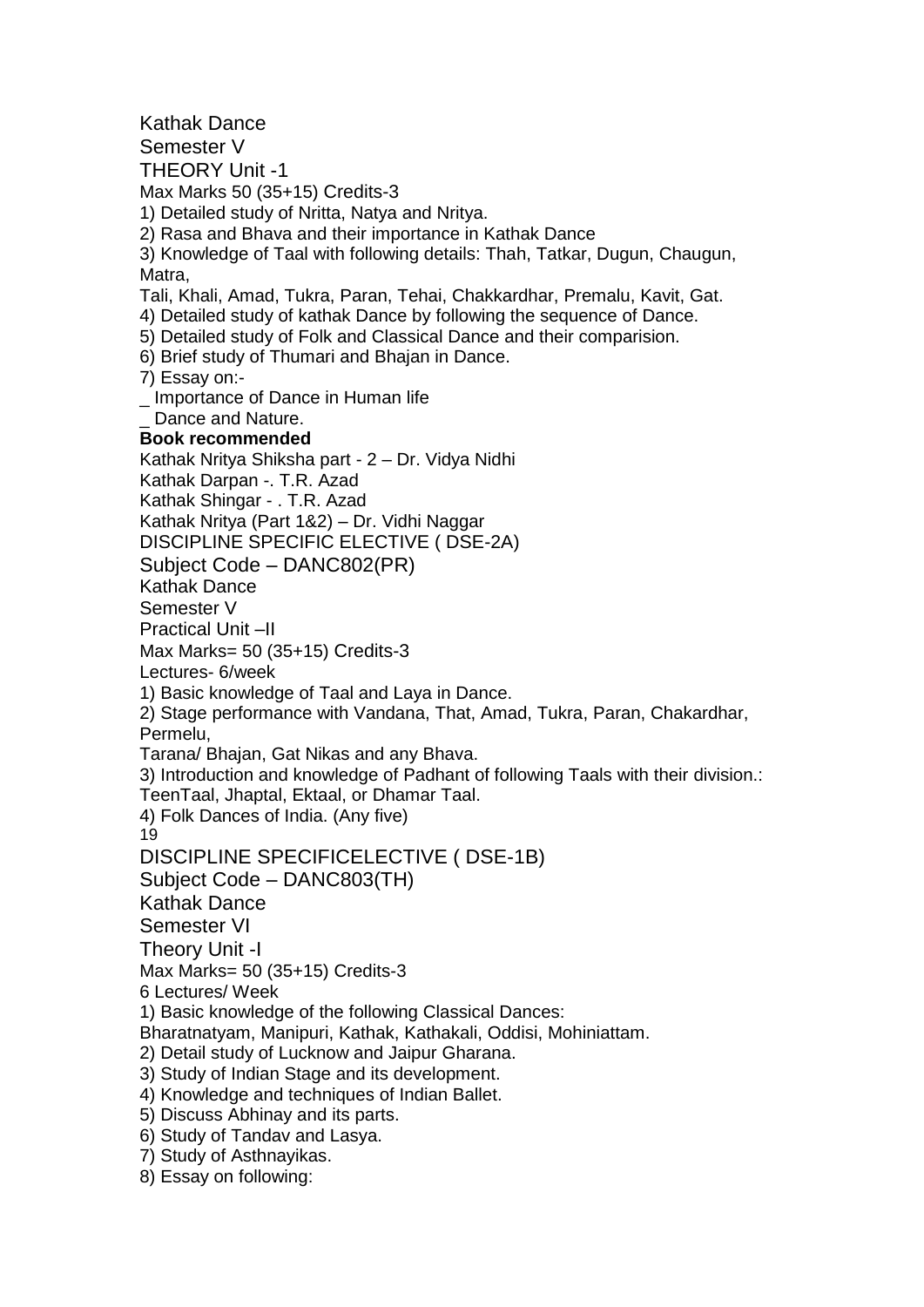Dance and its relation with other Fine Arts. \_ Guru Shishya Parampra. 9) Biography of the following dancers: \_ Sitara devi \_ Davyanti Joshi \_ Shobna Narayan \_ Roshan Kumari **Book recommended** Kathak Nritya Shiksha part - 2 – Dr. Vidya Nidhi Kathak Darpan -. T.R. Azad Natwari Nritya Ka Ithihas Aiwem Lucknow Gharana – Guru Vikram Singh Kathak Nritya – L.N garg 20 DISCIPLINE SPECIFIC ELECTIVE ( DSE-2B) Subject Code – DANC804(PR) Kathak Dance Semester VI Practical Unit -II Max Marks – 50 Credits-3 6 Lectures /week 1) Practical demonstration of any Taal of your choice. 2) Practical demonstration of Teen Taal.  $\_$  Thaat  $-1$  $\_$  Amad  $-2$  $\_$  Tukra  $-2$ Paran- 2 \_ Chakardhar- 2 \_ Kavit- 1 Premelu – 1  $\_$  Tehai- 2 \_ Gat nikas & Gat Bhav One advance Tatkar variety with atleast ten variations. 3) Ekgun, Dugun, Chaugun of Tatkar in Ektaal, Dhamar, Chautal. 4) Four Tukras, three Parans, Two Chakkardhar, Amad, Thehai and Kavit in any of these Taals Dhamar, Chautal, Ektaal. 5) Ability to play Harmonium and Theka of Teen Tal. 6) Ability to write notation and Padhant on hands of the above mentioned Taals. 21 GENERIC ELECTIVE (GE- I) Subject Code- DANC901(TH) Kathak Dance Semester - V Credit-6 3 Lectures/week 1) Definition of the following:- laya, Taal , Ekgun, Dugun Chaugun, Matra, Sam, Tali Khali, Avartan 2) General knowledge of hand Mudras based on Abhinay Darpan. 3) Elementary knowledge of Kathak Dance.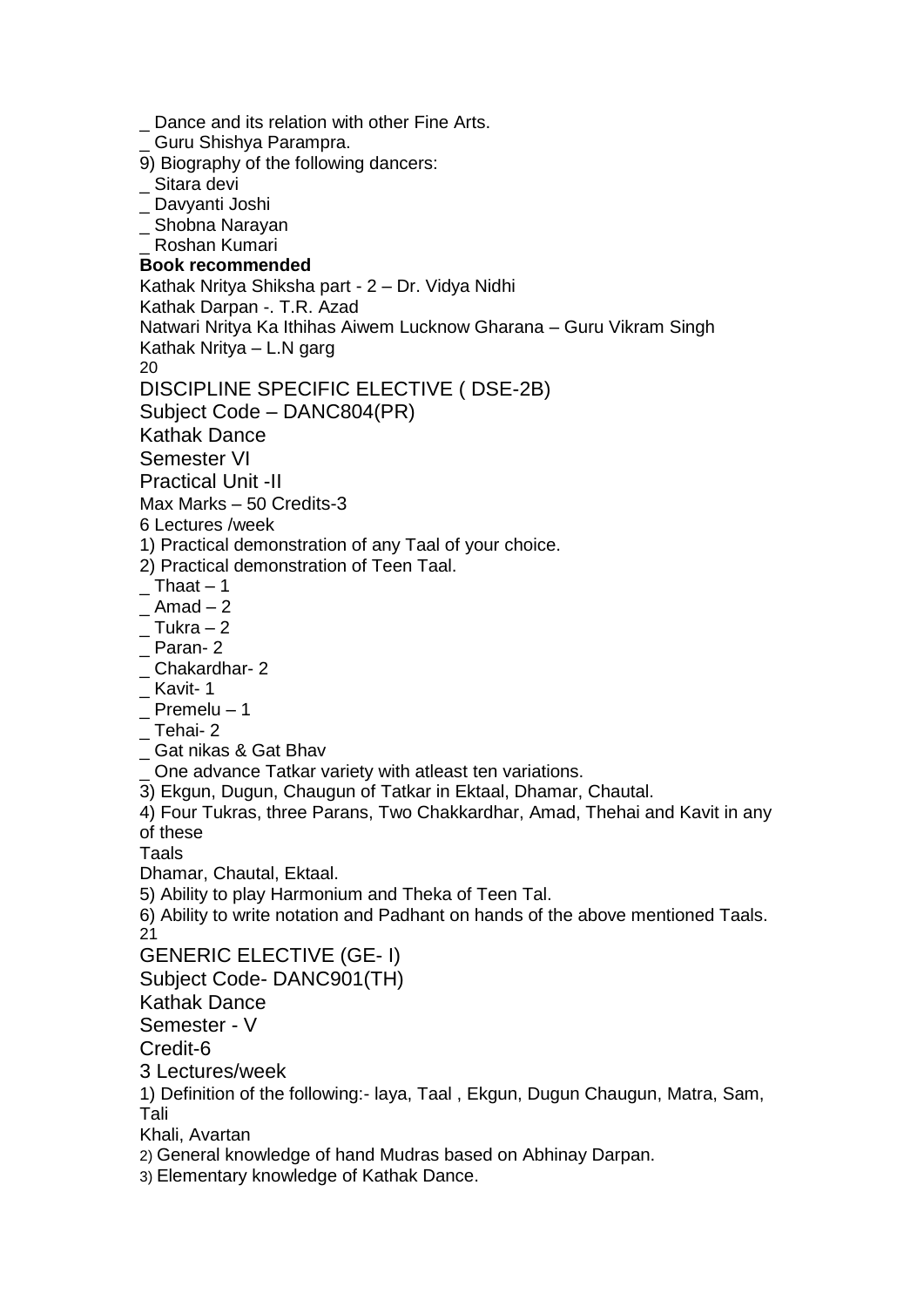4) Folk dance of Himachal Pradesh (Natti) with its costume and Music. 5) Life Sketches of Pt. Birju Maharaj ji and Pt. Rajinder Gangani ji. 6) Brief knowledge of Rasa and Bhava. 7) Introductions of following Taal with their division: a) Teen Tal b) Jhaptaal c)Kehrava d) Dadra. 8) Essay on the following:- Guru Shishya Parampra Advantages of Dance Books Recommended Kathak Nritya – L.N Garg Kathak Nritya Shiksha part 1 & 2 - Puru Dadhicha Kathak Darpan - T.R. Azad Bhartiya Sanskriti me Kathak Parampra- Mandvi Singh Himachal ke Lok Naritya- Hari Ram Justa 22 GENERIC ELECTIVE (GE- II) Subject Code- DANC902(PR) Kathak Dance Semester - VI Credit-6 3 Lectures/week 1) Basic steps (Tatkar) in Baraber, Dugun, Chaugun, Laya with atleast 10 variations. 2) That ( advance with Kasak and Masak)  $\_$  Amad- 2  $\_$  Tukra  $-2$ \_ Paran – 2  $\_$  Chakardar tukra  $-1$  $\_$  Chakardar paran  $-1$ \_ Tehai- 2  $K$ avit – 1  $\_$  Premelu – 1 <sub> $-$ </sub> Gat Nikas  $-2$ \_ Gat Bhava – 2 Basic knowledge of Thekas and Tatkar of jhaptal, Ektal, Dhamar Taal, & Chautal 23 Choice Based Credit System NEW Syllabus CHOICE BASED CREDIT SYSTEM 2016-17 DANCE Vocational & Applied courses for B.A. HIMACHAL PRADESH UNIVERSITY GYAN PATH SHIMLA-5 24 The scenario world over is changing fast. With the technological advancements and its increased accessibility to general masses, the new generation is seeking new ideas and avenues in every field. Vocational and applied courses are being introduced in each and every branch of knowledge, dance being no exception. Keeping this in view, the Dept. of Dance, Himachal PradeshUniversity has also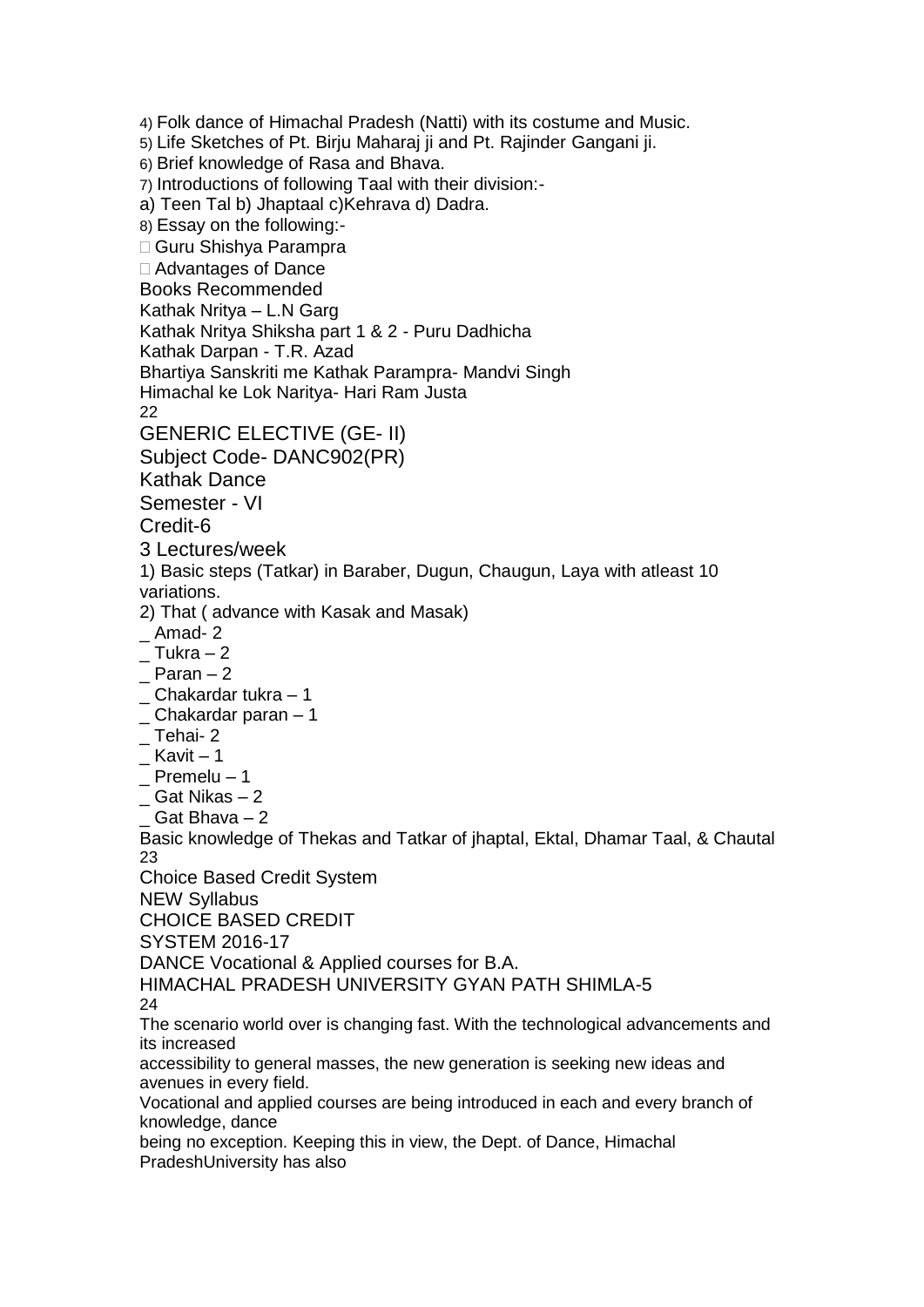thought of developing Applied/ Vocational courses in Dance. **These courses will definitely be beneficial to those students who want to pursue Dance as a profession. And we are also sure that these courses will enhance the capabilities of students in other fields too, with an aptitude and interest in Dance. NOTE: (i) These supplementary courses for B.A. (Prog.) SEC I – IV are open for the students of Dance as well as for the students of other discipline, who have an aptitude and interest in Dance. (ii) The courses are designed from 1 st to 4 th**

**level and who so ever opts for these courses shall start from level one.**  $25$ 

### **Kathak Dance Course for Skill Enhancement DANC501 COURSE-I Semester-III (SEC-I)**

### **Theory**

Max. Marx 100 Credits 4

1. Elementary knowledge of classical dance forms of India – their names and province to

which they belong.

- 2. A simple knowledge of Kathak Dance.
- 3. Study of Tandava and Lasya.
- 4. General knowledge of following terms Sangeet, Natya, Nritta, Nritya, Lay, Taal, Matra,

Sam, Khali, Tali, Theka, Avartan, Palta, Thah, Barabar, Durgun, Chaugun, Padaut, Gat, Bhava.

- 5. Knowledge of single hand mudras as given in abhinaya darpan.
- 6. Basic knowledge of Dadara, Kaharwa and Rooka Taal.
- 7. Practice of all.

Practical

- 1. Basic Steps (Tatkar) in Barabar, Dugun and Chaugun laya.
- 2. Basic hand movements combined with Tatkar.
- 3. Practical demonstration on the following taal:

(a) Teen Taal:

Tatkar ki Ekgun Dugun and Chaugun layakaries:

Salami - 1

Thaat - 1

Aamad - 2

Tora - 3

Paran - 1

Chakardhar - 2

Tehai - 2

Kavit - 1

(b) Practice on hand of above mentioned in Teen Tal.

(c) Theka of Teen Tal on Tabla.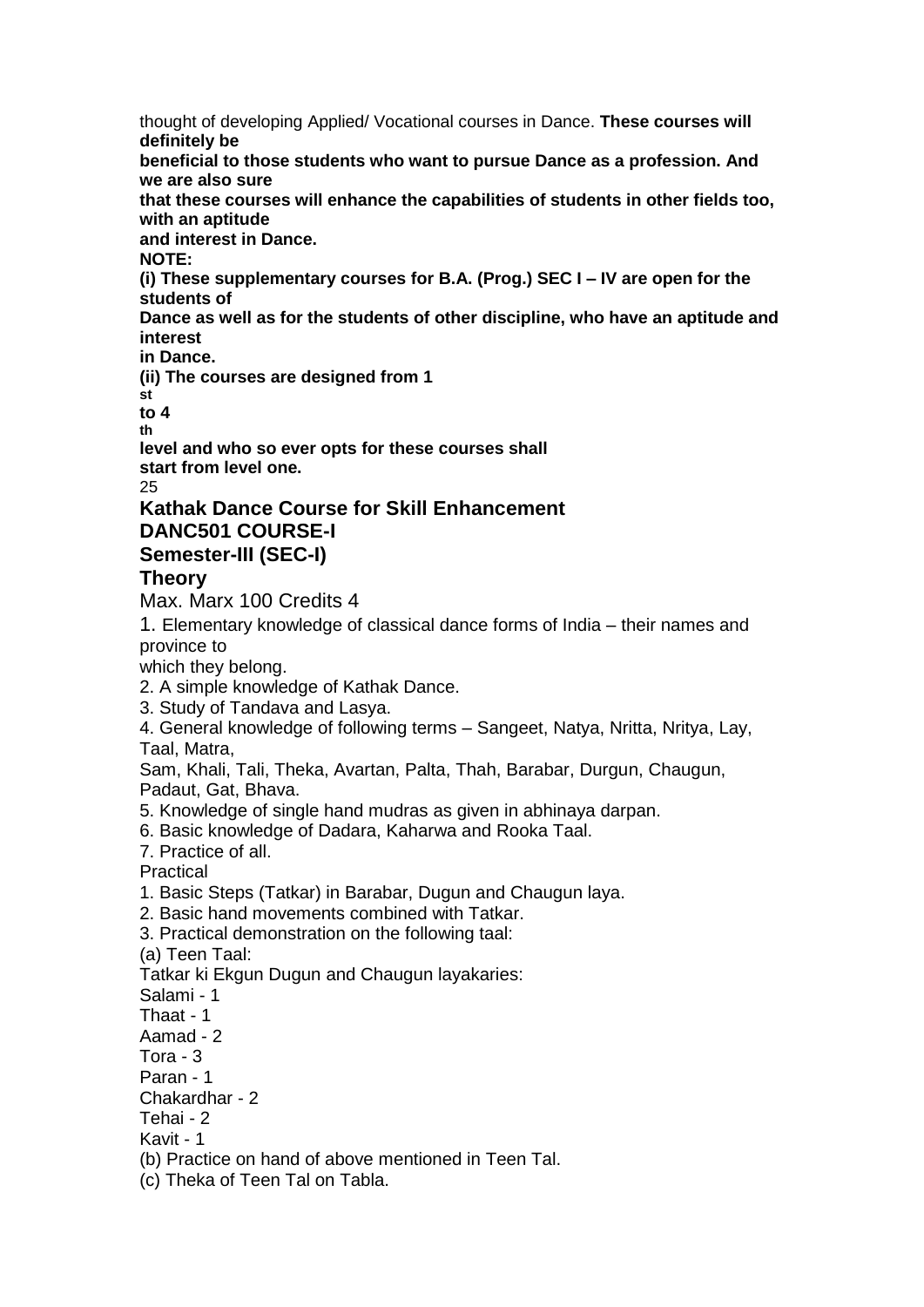(d) Practice of all 26 Kathak Dance Course for Skill Enhancement DANC502 COURSE-II Semester-IV (SEC-II) **Theory** Max. Marx 100 Credits 4 1. Detailed study of Abhinaya and its parts. 2. Knowledge of: (a) Four Neck Movements (b) Eight Eye glances 3. Study of Lucknow and Jaipur Gharana. 4. Origin and development of BharatNatyam Dance. 5. Study of Natya, Nritta and Nritya. 6. Importance of Taal and Lehra in Kathak dance. 7. Life sketch at Pt. Birju Maharaj and Pt. Tirth Ram Ji. 8. Ability to write in notation of all Bols and Theka of Teen and Jhaptal. 9. Knowledge of Ek Taal and Ada-chautaal. Practical – Teen Taal 1. Tatkar in Ekgun, Dugun, Chaugun and Asthgun laya. 2. Practical demonstration of the following taals: a) Teen Taal: Thaat - 1 Amad - 2 Tukra - 2 Paran - 1 Chakardhar - 2 Tehai - 4 Kavit - 1 b) Jhaptaal: Thaat - 1 Amad - 2 Tukra - 2 Para - 1 Chakardhar - 2 Tehai - 2 Kavit - 1 □ Two Gat Nikas and one Gat Bhava of Shingaar.  $\Box$  Practice of both the Taal on hand. □ Practical knowledge of Asamyuka Mudras. □ Ability to play Nagma and Theka at Teen Taal. 27 Kathak Dance Course for Skill Enhancement **DANC503** COURSE-III Semester-V (SEC-III) **Theory** Max. Marx 100 Credits 4 1. Definition of the following: Kavit, Stuti, Paremlu, Gati, Chakkerdar, Thisrajati, Chautasriati, Mishraiali 2. Knowledge of: Seven eyebrow movements, nine head movements 3. Study of Rasa and its importance.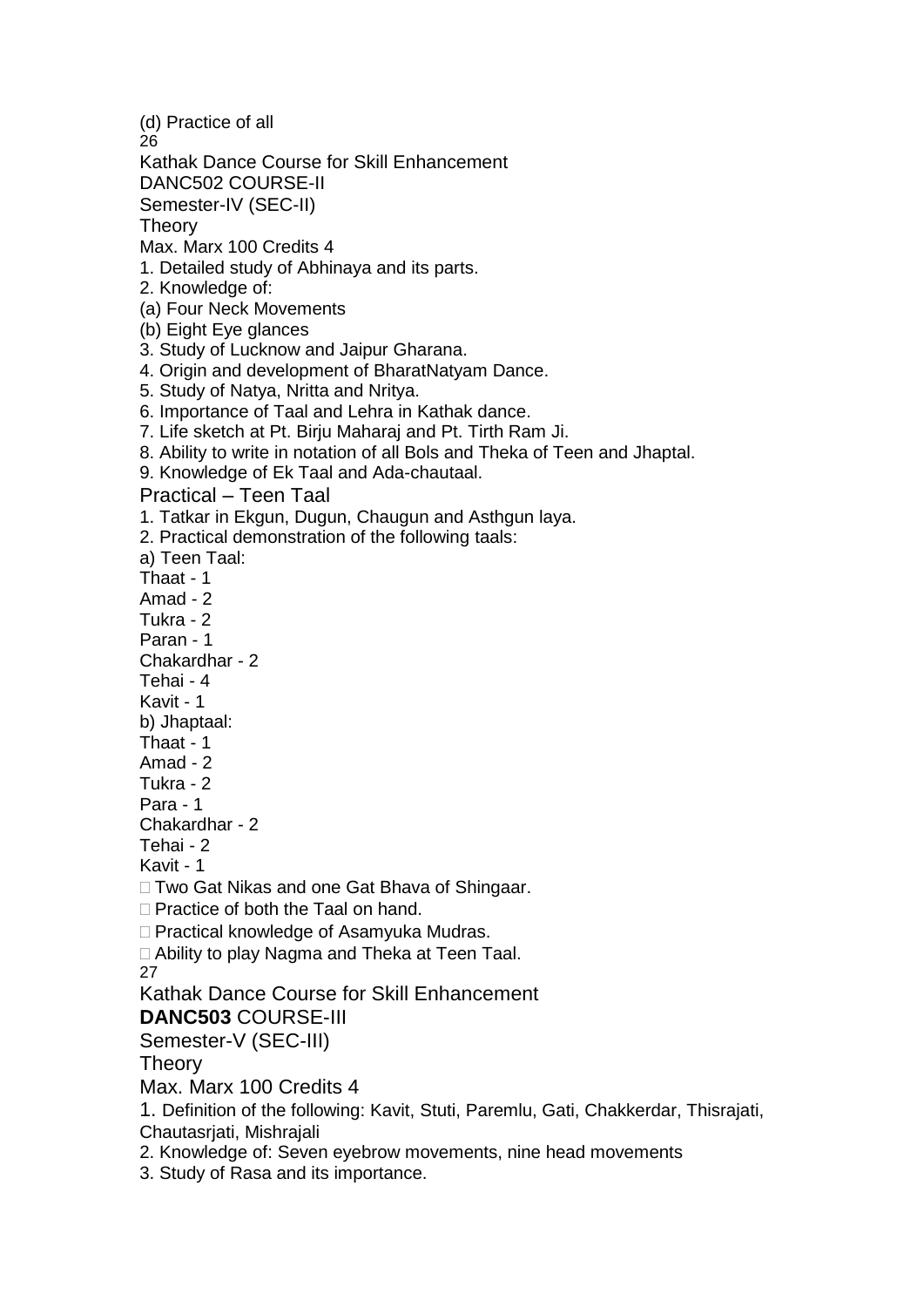4. Study of dance and other fine arts. 5. Brief study of Folk and Classical dance. 6. Study of Gharana and its composition 7. Knowledge at combined hand mudras as given in Abhinaya Darpan. 8. Basic knowledge of following Taal: Dhamar, Swari 9. Notation of all Taal and Bols learnt. Practical \_ Practical Demonstration of the following Taal: 1) Ek Taal, Matra-12 (a) Simple tatkar with Ekgun, Dugun and Chaugun laykaries (b) Vandana - 1 Thaat - 1 Amad - 2 (Parnjudi-1, Simple-1) Tukra - 2 Paran - 2 Chakardhar Paran / Tura - (2) 28 Tehai - 2 Kavit - 1 Premalu Ka Tukra - 1 2. Adachautal – 14 Matrs (a) Simple tatkar with Ekgun, Dugun and Chaugun laykari (b) Thaat - 1 Tora - 2 Amad - 2 (1Paranjudi, 1 Simple) Paran - 2 Chakardhar - 2 Tehai - 2 Kavit - 1 Premalu Ka Tukra - 1 3. The Gat Nikas and two Gat Bhava 4. Padhant at whole Material 5. Ability to play Nagam and Theka of Ektaal and Adachauta. Kathak Dance Course for Skill Enhancement **DANC504** COURSE-IV Semester-VI (SEC-IV) **Theory** Max. Marx 100 Credits 4 1) Definition of the following:- Chari, Paran, Sathanak, Karan, Anghaar, Premalu, Gati, Kasak-Masak. 2) Brief knowledge of Nayak and Nayika bhedas. 3) Origin of Taal and its Ten Parans. 4) Bhava and their application in the field of dancing. 5) Knowledge of kathakali, Oddisi, Manipuri and Mohiniattam Dance forms 6) Importance of Dance in Human life. 7) Origin of dance according to Natya Shastra. 8) Life sketch of Shambhu Maharaj ji and Bindadin Maharaj ji. 9) Ability to write Notation of Ashthmangal and Deepchandi. 29 PRACTICAL 1) DHAMAR TAAL Simple tatkar with Ekgun, Dugun and Chaugun laykari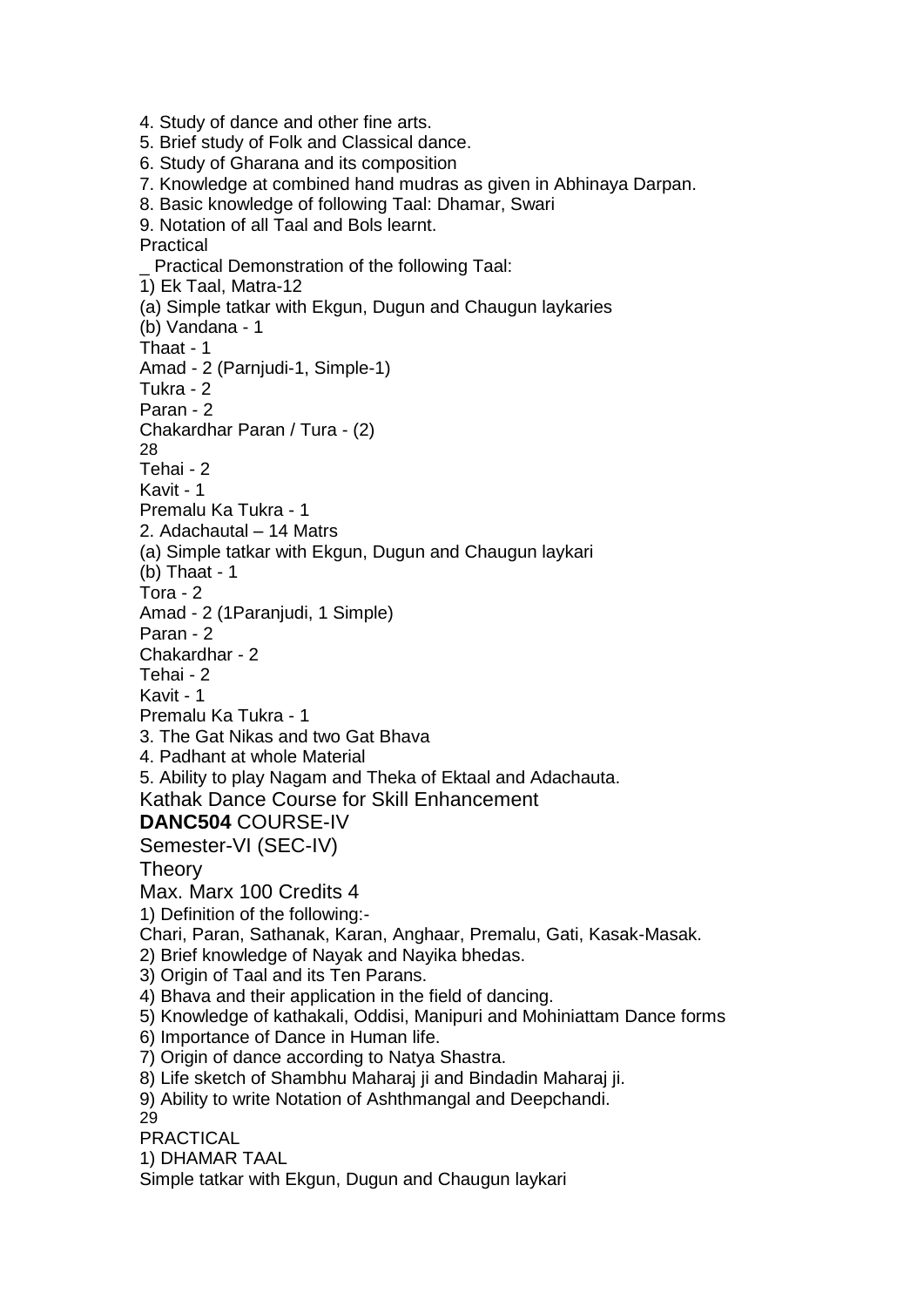Thaat - 1 Amad - 1 Tora - 1 Paran - 1 Chakadar - 2 Tehai - 2 Kavit - 1 2) SAWARI TAAL Simple tatkar with Ekgun, Dugun and Chaugun laykari Thaat - 1 Amad - 1 Tora - 1 Paran - 1 Chakardhar - 2 Tehai - 2 Kavit - 1 3) Ability to write in notation and bol padhant of ashthmangal and deepchandi taal 4) Ability to perform any of your choice taal. 30 Folk Dance Course for Skill Enhancement **DANC505** COURSE-I Semester-III (SEC-I) **Theory** Max marks 100 Credits 4 1. Knowledge of Folk and Traditional Dances of Himachal Pradesh. 2. Presentation of Folk and Traditional Dances of Shimla, Chamba, Mandi, Kinaur, and Kangra. 3. Survey of Fair and Festivals of Himachal Pradesh to know the Culture of the state and thereafter submission of report base on it. Folk Dance Course for Skill Enhancement **DANC506** COURSE-II Semester-IV (SEC-II) **Theory** Max marks 100 Credits 4 1. Knowledge of Folk Dances of Punjab and Haryana. 2. Presentation of Dance in group such as Folk and Tribal Dance. 3. Attending Dance Festivals and making the report / Review the same. Folk Dance Course for Skill Enhancement **DANC507** COURSE-III Semester-V (SEC-III) **Theory** Max marks 100 Credits 4 1. Practical demonstration of Folk Dances. 2. Study of elements used in Folk Dances. 3. Power Point Presentation of the Folk Dances of the Religion. 31 Folk Dance Course for Skill Enhancement **DANC508** COURSE-IV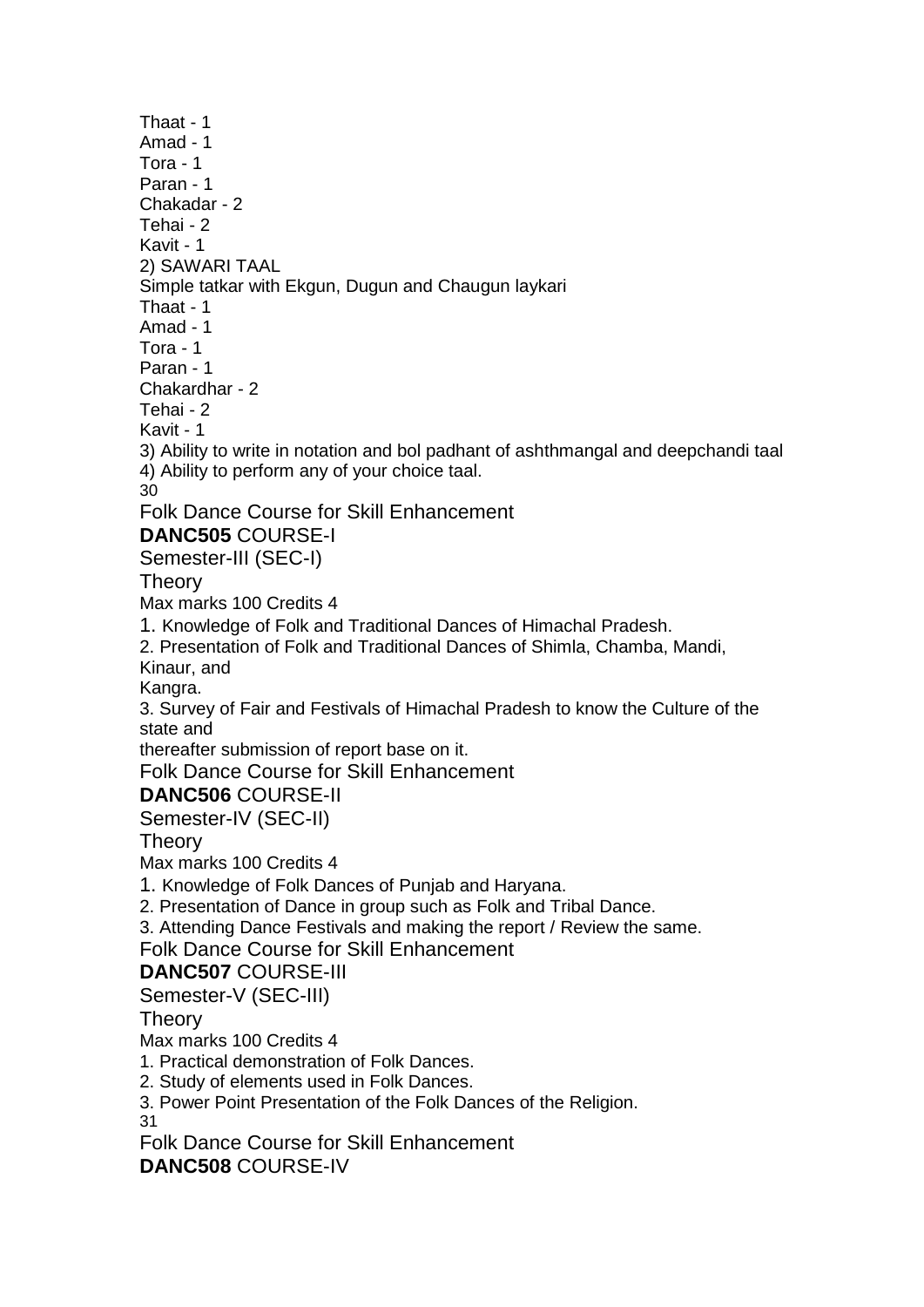# Semester-VI (SEC-IV)

**Theory** 

Max marks 100 Credits 4

1. Comparative study of Folk Dance of Himachal Pradesh, Punjab, Haryana and Rajasthan.

2. A brief study of any five Folk Dances of India and their power point presentation.

3. Choreography of Natti and Bhangra

4. Power Point Presentation by the students on the Classical and Folk Dances Performances.

Note:-

Skill Enhancement Course: SEC-I, SEC-II, SEC-III, SEC-IV (Value based and Practical Oriented

courses as per the information given.

Note:-

The above SEC courses have been designed in such a way that the performance aptitude or

skill of the students is enhanced with the help of field visits, techniques and guided

demonstration sessions.

**Max. Marks: 100**

# **HARMONIUM COURSE FOR SKILL ENHANCEMENT**

### **DANC509 COURSE - I**

### **Semester-III (SEC - I)**

Theory:

1. Elementary knowledge of Shuddha and vikrit swaras and octaves.

2. Elementary knowledge of Harmonium, its various parts, single, capler and scale changer etc.

Practical:

1. Elementary knowledge of handling the instrument.

2. Elementary knowledge of finger technique and sound production.

3. Ability to play 10 paltas in shuddha swaras.

4. Singing the above alankars in tune.

32

## **HARMONIUM COURSE FOR SKILL ENHANCEMENT**

**DANC510 COURSE - II**

# **Semester-IV (SEC - II)**

# **Max. Marks: 100**

**Credits: 4**

Theory:

1. Description of following Ragas with aaroh, avaroh, vadi, samvadi and pakad (a) Yaman, (b) Bhairav

2. Brief history of harmonium.

3. Working knowledge of following talas:

(a) Teentaal, (b) Ektaal, (c) Keharwa (d) Dadra

Practical:

1. Ability to play one fast composition in any one of the above ragas with alap and 5 tanas.

2. 15 General alankars with finger techniques in above mentioned ragas

4. One dhun in raga khamaj.

**HARMONIUM COURSE FOR SKILL ENHANCEMENT**

**DANC511 COURSE - III**

**Semester-V (SEC - III)**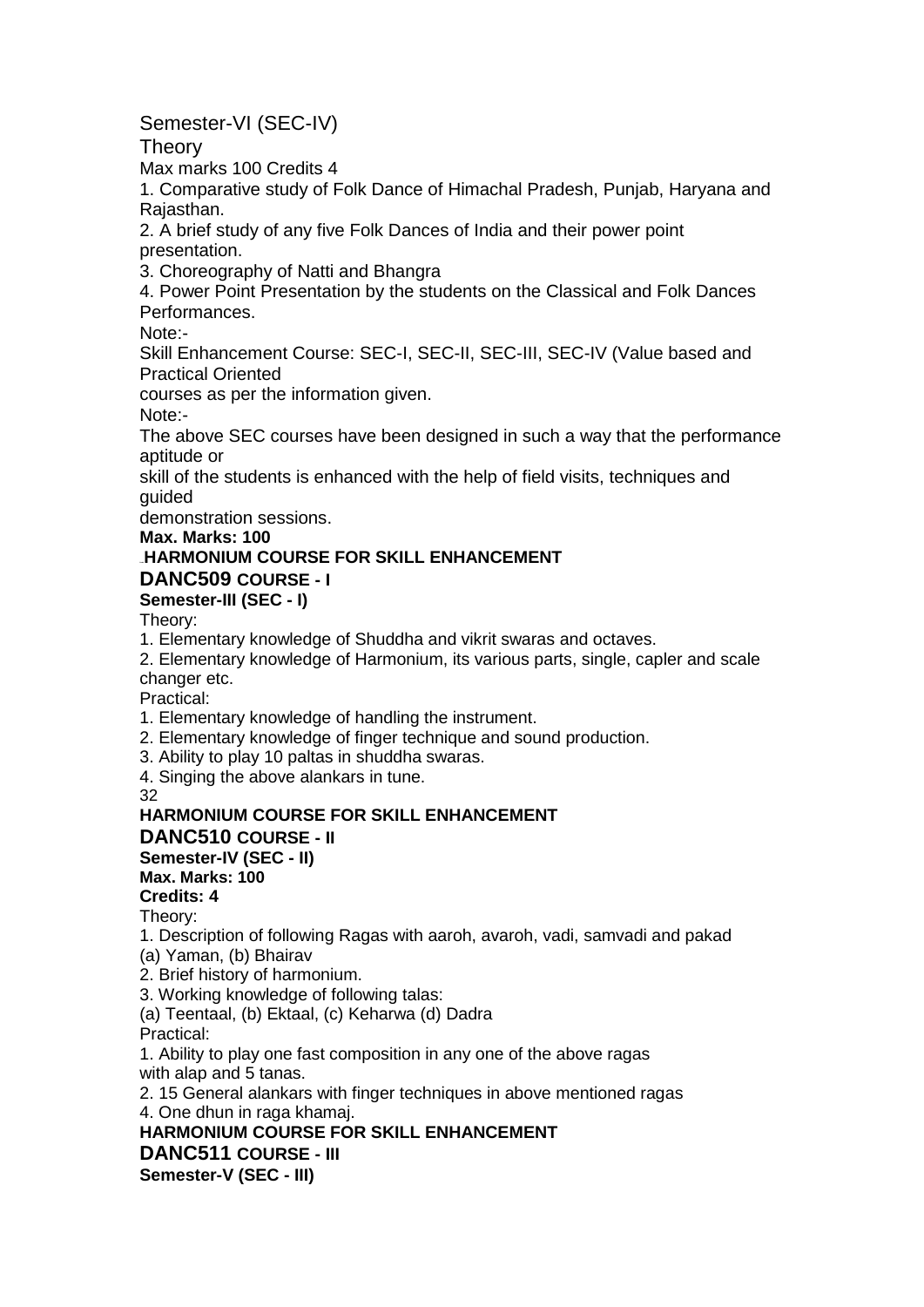# **Max. Marks: 100**

**Credits: 4**

Theory:

1 . Structural details of Harmonium with sketch.

2. Defination of Sangeet, nada, swar and saptak.

3. Description of following ragas with aaroh, avaroh, vadi, samvadi and Pakad:

(a) Bilwal, (b) Bihag

Practical:

1. Ability to play two fast compositions with atleast 10 taans in above ragas.

2. 10 alankars each in taalas of 6, 7, 8, 10 & 16 beats from mentioned ragas in previous semester.

33

3. Ability to play lehara in teentaal.

4. Dhun in raag kafi.

**HARMONIUM COURSE FOR SKILL ENHANCEMENT DANC512COURSE – IV Semester-VI (SEC - IV) Max. Marks: 100**

# **Credits: 4**

# **Theory:**

1. Definition of That, Raag, Taal, Intensity – Pitch –Timbre, pakad,vadi, samvadi

2. Knowledge of 10 thaats and ability to play them on harmoniumfrom different keys.

3. Ability to write in notation of slow composition in Bhatkhande notation system.

4. Biography of some great harmonium players with their contributions.

a) Bhaiyajee Ganpat Rao

b) Pt. Appasaheb Jalgaonkar

Practical:

1. Ability to play two fast compositions with brief Alap and atleast 10 taanas in any two of

the following ragas:

(a) Madhuvanti (b) Maru bihag, (c) Kedar

2. Dhun in raag pahadi.

## **Project work:**

1. Prepare life sketch of anyone from the above mentioned great Harmonium players.

2. Prepare sketch of Harmonium with their parts.

## **Performance:**

20 minutes solo performance with tabla sangat with brief alap and atleast 10 taans.

1. Performance of Dhun for atleast 5 minutes in any prescribed ragas.

2. Playing lehra with tabla solo in Teentala.

34

# **TABLA COURSE FOR SKILL ENHANCEMENT**

## **DANC513 COURSE - I**

### **Semester III (SEC - I)**

**Max. Marks: 100** 

## **Theory**

2. Origin and brief history of Tabla.

3. Definition of following terms: Taal, Laya, Matra, Theka, Sum, Tali, Khali & Vibhag.

4. Structural knowledge of one's own instrument with sketch.

## **Practical**

1. Basic Bols (varnas) of Tabla.

2. Theka of Teentala with Thah, Dugun, Chaugun.

3. Knowledge of four Kayada , Paltas and Tihai, One Simple and Chakradar Tukra in Teentala.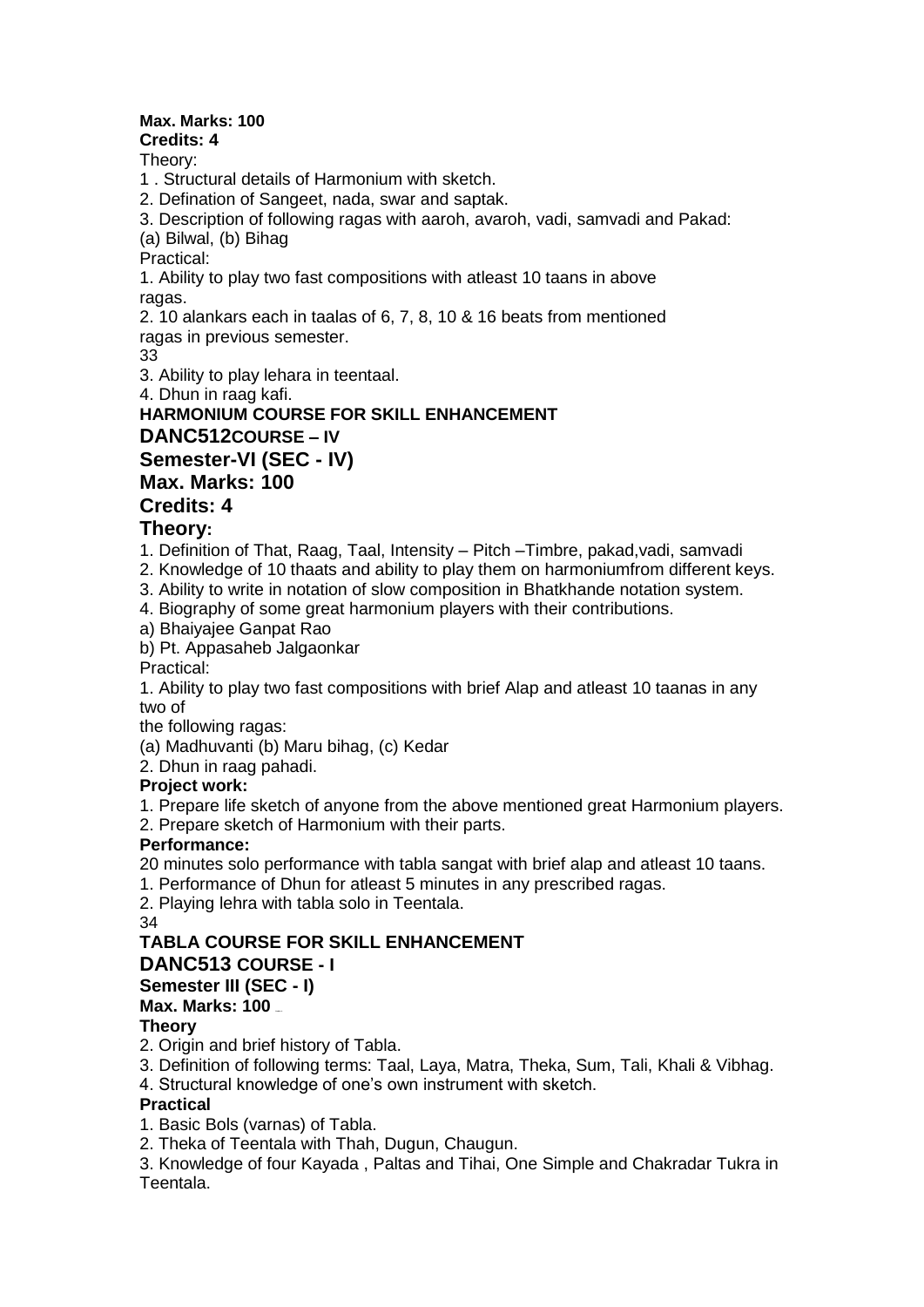4. Elementary knowledge of Kaharwa and Dadra Talas.

5. Basic knowledge of vocal and instrumental accompaniment. 35

#### **TABLA COURSE FOR SKILL ENHANCEMENT DANC514 COURSE - II Semester IV (SEC - II) Max. Marks: 100 Credits: 4**

#### **Theory**

1. Origin and history of Gharanas of Tabla in brief.

- 2. Definition of following terms: Kayada, Palta, Tihai, Tukra and Chakradar.
- 3. Brief knowledge of notation writing in Bhatkhande Paddhati.

#### **Practical**

1. Keep the hand beat theka of Jhaptala in Thah, Dugun and Chaugun.

2. Two Kayadas with Palta & Tihai, two simple tukras, two chakradar tukras in Jhaptala.

3. Playing knowledge of Ektala and Rupak in barabar ki laya.

4. One Kayada each of 'Tirkitataka' and 'Dhirkit' in Teentala.

5. Four variation in Kharwa Tala.

36

#### **TABLA COURSE FOR SKILL ENHANCEMENT**

**DANC515 COURSE - III**

#### **Semester V (SEC - III)**

### **Max. Marks: 100**

**Credit 4 Credit s: 4**

#### **Theory**

1. Brief Study of the following with example: 1. Rela 2. Tukara 3. Mukhada

4. Laggi

2. Study of writing in notation of tihai in following talas (two in each)

1) Teental 2) Jhaptal 3) Ektal 4) Rupak

3. Definition of the following: 1. Dhwani 2. Nad 3. Sangeet 4. Swar

4. Write in notation Kayada and rela with four paltas in teental

### **P ractical**

- 1. Practice and knowledge of the course of previous year's course is essential.
- 2. Practice of Thekas along with two simple tihai in Chartala and Sooltala.
- 3. Four theka ke prakars in Roopak and Jhaptala.
- 4. Four Mukhada, Tukada and Moharas in Roopak, Jhaptala, Ektala.
- 5. In Teentala two basic Kayadas, one Rela with four Paltas and Tihai.

6. Practice of previous years compositions in chaugun laya .

### **TABLA COURSE FOR SKILL ENHANCEMENT**

### **DANC516 COURSE - IV**

# **Semester VI (SEC - IV)**

**Max. Marks: 100**

# **Credits: 4**

### **T heory**

1. Definition of following: a. Alankar b. Thah (Ekgun) c. Dugun d. Chaugun and Layakari.

2. Study of writing in notation of four Theka ke Prakar in Ektala**.**

3. Study of writing in notation of two Tihais in Ektala.

4. Study of writing in notation of Kayada, Rela and Palta with tihai in Teentala, Jhaptala and

Ektala.

#### **Practical**

1. Thekas of Khemta and Addha with Thah and Dugun.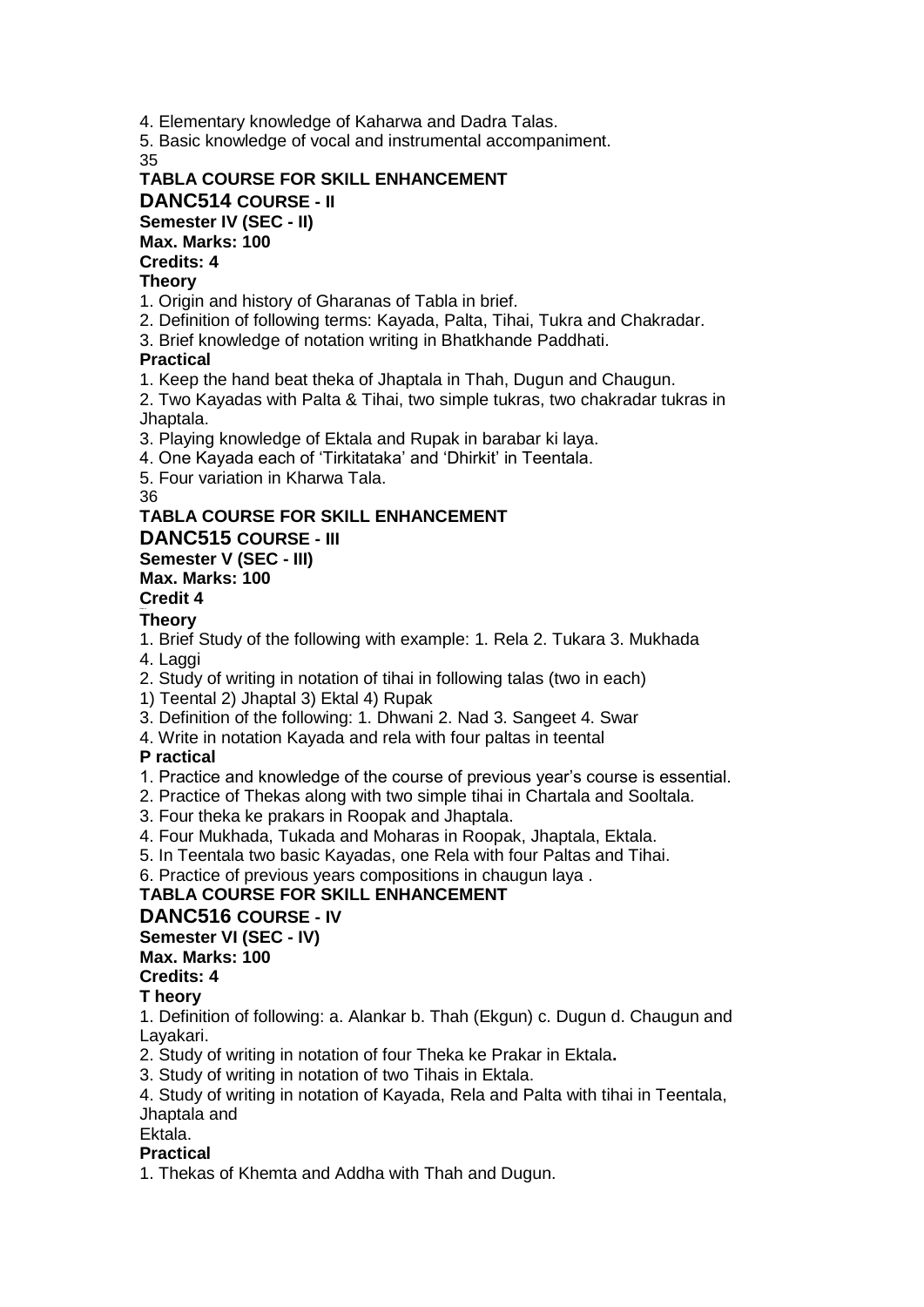- 2. Four Theka ke prakars in Ektala.
- 3. Two Kayada in Ektala with four Palta and one Tihai**.**
- 4. Six Theka prakars in Dadra and Keherwa.
- 5. Four Mukhada, Tukada and Moharas in Ektal, Rupak and Jhaptal
- 6. Two simple parans in Chautal and Sooltal.
- 7. Two simple Laggis in Dadra and Keherwa.
- 8. Four Tihais in present and previous years' talas.

#### **Syllabus of Painting**

Annexure-I

PAINTING

| Sr.            | Course   | <b>Course Name</b>                                                                                                  | Semester       | Course Code | Award Type                | Credits        | <b>Marks</b>    |                 |
|----------------|----------|---------------------------------------------------------------------------------------------------------------------|----------------|-------------|---------------------------|----------------|-----------------|-----------------|
| No.            |          |                                                                                                                     |                |             |                           |                | Min.            | Max.            |
| $\mathbf{1}$   | Painting | <b>Introduction to</b><br>Painting -I<br>Meaning, Scope<br>And Fundamentals<br>$Unit-1$                             | $\mathbf{1}$   | PAIN101TH   | Theory                    | $\overline{3}$ | 16              | 35              |
| $\overline{2}$ | Painting | <b>Introduction to Painting</b><br>$\mathbf{I}$<br>Art Making<br>Two Dimensional Practice<br>(Still-Life)<br>Unit-2 | $\mathbf{1}$   | PAIN101PR   | Practical                 | $\mathfrak{Z}$ | 16              | $\overline{35}$ |
| 3              | Painting | <b>Introduction to Painting</b><br>$-I$                                                                             | $\overline{2}$ | PAIN101IA   | Internal Assessment (CCA) |                | $\overline{13}$ | $\overline{30}$ |
| $\overline{4}$ | Painting | <b>Introduction to Painting</b><br>$\mathbf{H}$<br>A Brief History<br>of Indian Art<br>Unit-1                       | $\overline{2}$ | PAIN201TH   | Theory                    | $\mathfrak{Z}$ | 16              | 35              |
| 5              | Painting | <b>Introduction to Painting</b><br>$-II$<br>Introduction<br>To Art Making: Study<br>of Basic Anatomy<br>Unit-2      | $\overline{2}$ | PAIN201PR   | Practical                 | 3              | $\overline{16}$ | $\overline{35}$ |
| 6              | Painting | <b>Introduction to Painting</b><br>-II                                                                              |                | PAIN201IA   | Internal Assessment (CCA) |                | 13              | 30              |

#### **CBCS BA (Regular) Painting (Template)-132 Credits**

| Sem.            | Core Courses (12)              | <b>Ability Enhancement</b>         | Skill              | <b>Discipline</b> | <b>Generic</b>  |
|-----------------|--------------------------------|------------------------------------|--------------------|-------------------|-----------------|
|                 |                                | <b>Compulsory Courses (AECC)</b>   | <b>Enhancement</b> | <b>Specific</b>   | Elective (GE)-2 |
|                 |                                | $-2$                               | <b>Course</b>      | <b>Elective</b>   |                 |
|                 |                                |                                    | $(SEC) -2$         | $(DSE)-4$         |                 |
| 1 <sup>st</sup> | Eng./Hindi/MIL-1               | (Eng/Hindi/MII                     |                    |                   |                 |
|                 |                                | <b>Communication</b> )/Environment |                    |                   |                 |
|                 | <b>DSC1-A-</b> Introduction to |                                    |                    |                   |                 |
|                 | <b>Painting-I</b>              |                                    |                    |                   |                 |
|                 | DSC-2A-(From Any               |                                    |                    |                   |                 |
|                 | Other)                         |                                    |                    |                   |                 |
| 2nd             | Eng./Hindi/MIL-1               | (Eng/Hindi/MIL)                    |                    |                   |                 |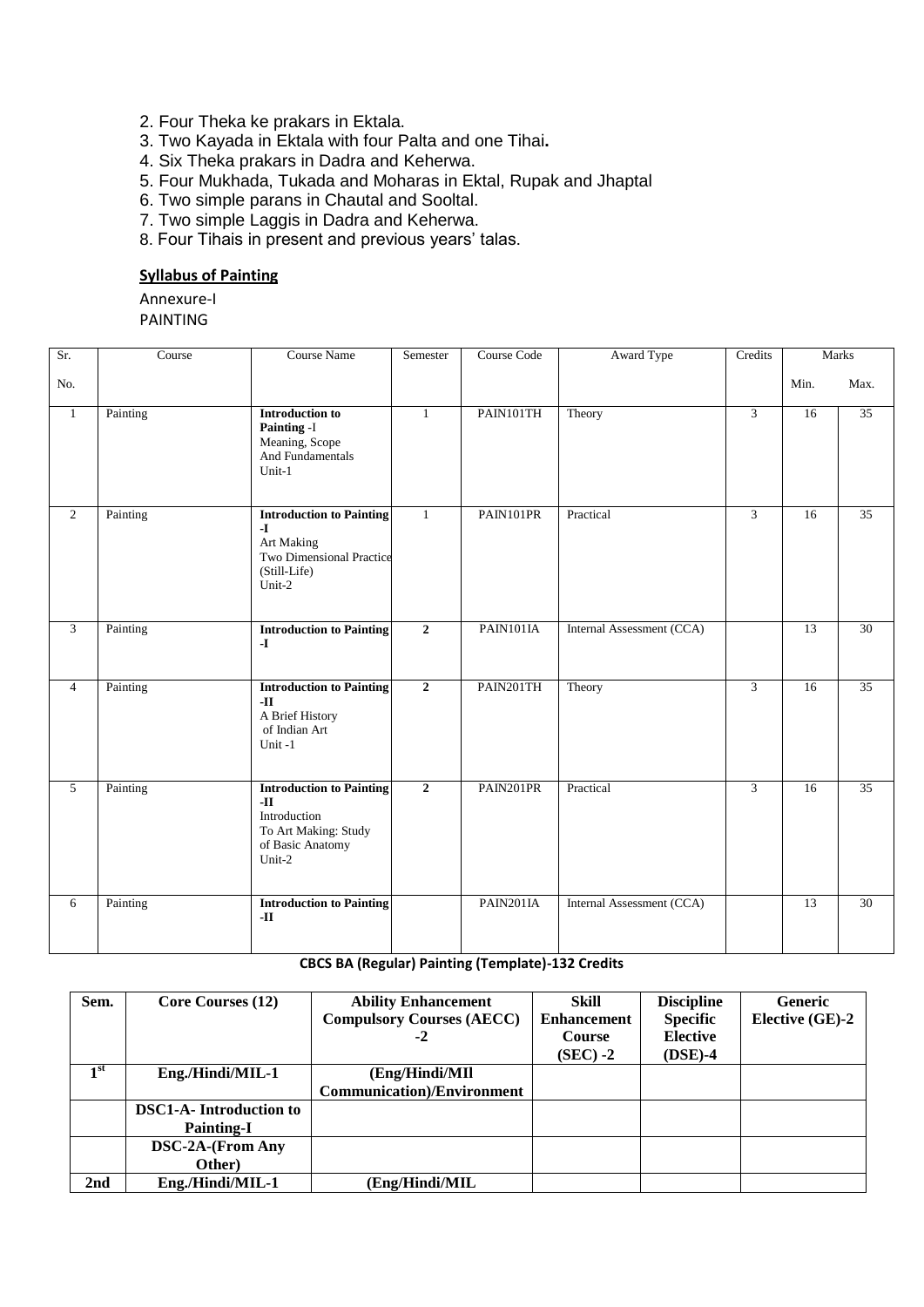|                                | <b>Communication</b> )/Environment |  |  |
|--------------------------------|------------------------------------|--|--|
| <b>DSC-1B-</b> Introduction to |                                    |  |  |
| <b>Painting-II</b>             |                                    |  |  |
| <b>DSC-2B-(From Any</b>        |                                    |  |  |
| Other)                         |                                    |  |  |

#### **Painting Syllabus ( Regular) BA – 1 st Year (Semester-I)** CC-1A Core Course Code DSC: PAIN 101 TH/PR/IA **Course: Introduction to Painting-I**

| Course Code             | $CODE - CC: PAIN 101$            |                 |
|-------------------------|----------------------------------|-----------------|
| Credits-6               | L (L=Lecture)                    | T (T= Tutorial) |
|                         | $L - 5$ ,                        | $T-1$           |
| Course Type             | Core Course                      |                 |
| Lecture to be Delivered | $(1 hr. each), (L = 80, T = 10)$ |                 |

#### **Semester End Examination System**: Theory-

| <b>Maximum Marks Allotted</b> | <b>Minimum Pass Marks</b> | <b>Time Allowed</b> |
|-------------------------------|---------------------------|---------------------|
| 35                            | 16                        | 3.00 Hrs.           |

Practical-

| <b>Maximum Marks Allotted</b> | <b>Minimum Pass Marks</b> | <b>Time Allowed</b> |
|-------------------------------|---------------------------|---------------------|
|                               | 16                        | 5.00 Hrs.           |

**Continuous Comprehensive Assessment (CCA) Pattern**:

| <b>Minor Test</b><br>(Marks) |    | <b>Class Test/ Tutorials/Assignments (Marks)</b> | Attendance | <b>Total Marks</b> |
|------------------------------|----|--------------------------------------------------|------------|--------------------|
| <b>Test</b>                  | 15 | 10                                               |            | 30                 |

**Course Content** 

| <b>Introduction to Painting-I (Unit-1)</b>                            |  |
|-----------------------------------------------------------------------|--|
| <b>Theory</b>                                                         |  |
| <b>Meaning, Scope and Fundamentals of Art</b>                         |  |
| 1. Meaning of Art:                                                    |  |
| $(i)$ Definition of Art                                               |  |
| (ii) Theories relating to the origin and creation of Art.             |  |
| 2. Scope of Art:                                                      |  |
| (i) Impact of Art on Society and Individual.                          |  |
| (ii) Comparison and interaction among the arts (Visual and Performing |  |
| 3. Fundamentals of Art:                                               |  |
| (i) Elements of Art: Line, Form, Colour, Tone, Texture and            |  |
| Space.                                                                |  |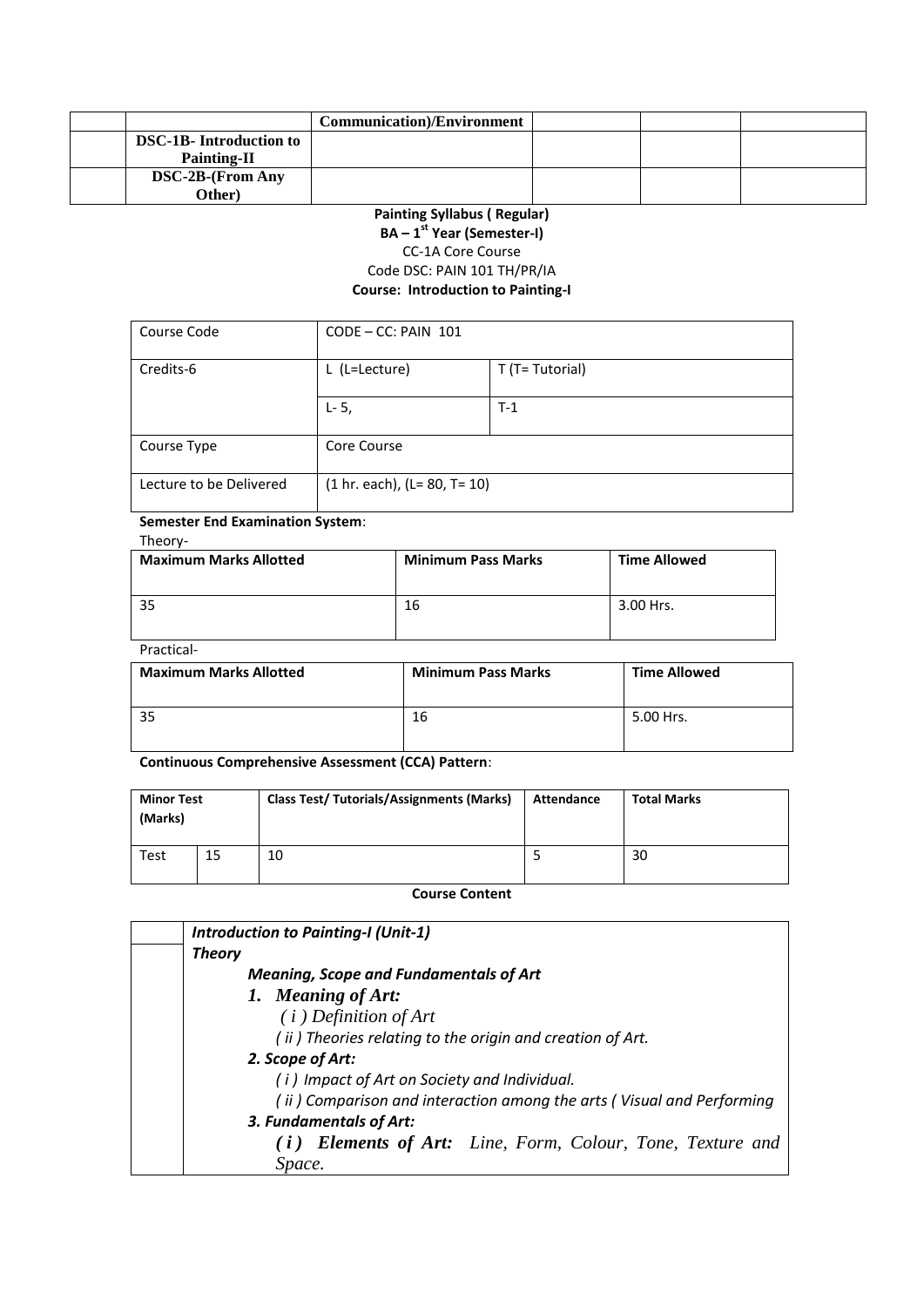| 4. Principles of Composition: Unity, Harmony, Balance, Dominance or |  |  |  |
|---------------------------------------------------------------------|--|--|--|
| Emphasis, Rhythm and Proportion.                                    |  |  |  |

#### **Course Content**

| <b>Practical</b><br><b>Two-Dimensional Practices (Still Life)</b><br>An introduction to the concepts and techniques of art making<br>With specific references to the artists and issues of the twentieth<br>century.<br>employed<br>Basic study of Cone, Cylinder, Sphere, Circle, Drapery etc.<br>Medium: Pencil or Charcoal<br>Size: Quarter Sheet (No. of Sectionals: 6) | <b>Introduction to Painting-I (Unit-2)</b>                                                                                                          |
|-----------------------------------------------------------------------------------------------------------------------------------------------------------------------------------------------------------------------------------------------------------------------------------------------------------------------------------------------------------------------------|-----------------------------------------------------------------------------------------------------------------------------------------------------|
|                                                                                                                                                                                                                                                                                                                                                                             |                                                                                                                                                     |
|                                                                                                                                                                                                                                                                                                                                                                             | Lectures and studio classes will examine the nature of images in relation<br>to various themes. Drawing, painting, found objects, and texts will be |
|                                                                                                                                                                                                                                                                                                                                                                             | Sketches: 20                                                                                                                                        |

### **Painting Syllabus BA – 1 st Year (Semester-II)** DSC-1B Core Course Code: PAIN 201TH/PR/IA

### **Course: Introduction to Painting-II**

| Course Code             | $CODE - CC: PAIN 201$            |                 |  |  |
|-------------------------|----------------------------------|-----------------|--|--|
| Credits-6               | L (L=Lecture)                    | T (T= Tutorial) |  |  |
|                         | $L - 5$ ,                        | $T-1$           |  |  |
| Course Type             | Core Course                      |                 |  |  |
| Lecture to be Delivered | $(1 hr. each), (L = 80, T = 10)$ |                 |  |  |

#### **Semester End Examination System**:

Theory-

| <b>Maximum Marks Allotted</b> | <b>Minimum Pass Marks</b> | <b>Time Allowed</b> |
|-------------------------------|---------------------------|---------------------|
|                               | 16                        | 3.00 Hrs.           |

Practical-

| <b>Maximum Marks Allotted</b> | <b>Minimum Pass Marks</b> | <b>Time Allowed</b> |
|-------------------------------|---------------------------|---------------------|
|                               | 16                        | 5.00 Hrs.           |

**Continuous Comprehensive Assessment (CCA) Pattern**:

| <b>Minor Test</b> | <b>Class Test/ Tutorials/Assignments (Marks)</b> | Attendance | <b>Total Marks</b> |
|-------------------|--------------------------------------------------|------------|--------------------|
| (Marks)           |                                                  |            |                    |
|                   |                                                  |            |                    |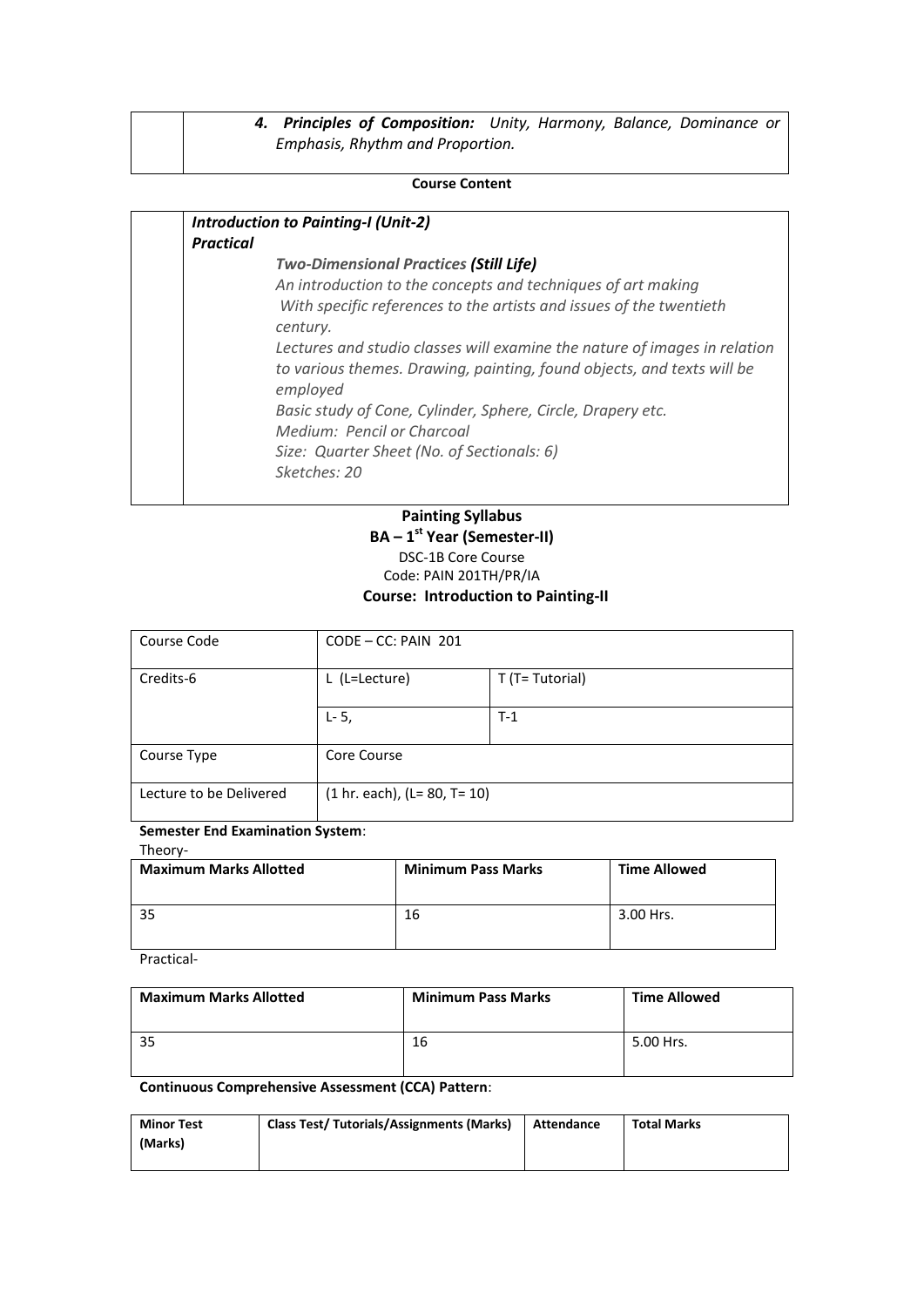| Test | $\overline{1}$<br>IJ | 10 | <br>30 |
|------|----------------------|----|--------|
|      |                      |    |        |

**Course Content** 

|               | <b>Introduction to Painting-II (Unit-1)</b><br>A Brief History of Indian Art                 |
|---------------|----------------------------------------------------------------------------------------------|
| <b>Theory</b> |                                                                                              |
|               | 1. Study of Jain Miniature Paintings: Apabhramsha                                            |
|               | 2. Study of Rajasthani Miniature Paintings: Bundi and Kishangargh                            |
|               | 3. Study of Mughal Paintings done in the reign of Akbar, Jahangir and<br>Shahjahan           |
|               | 4. Study of Pahari Miniature Paintings: Kangra, Guler, Basohli,<br>Chamba, Mandi, Arki style |

#### **Course Content**

#### *Introduction to Painting-II (Unit-2) Study of Basic Anatomy Practical Study of Eyes, Nose, Ear, Lips. Medium: Pencil/Charcoal. Size: Quarter Sheet (No. of Sessionals: 6)*

*Sketches: 20*

#### **CCA Scheme-**

Students enrolled for the Academic session 2016-17 onwards CCA will account 30% of the total marks i.e. 100, that a student will get in a course.

It is approved that a student will have to pass both the components i.e. CCA and ESE separately to become eligible to be declared successful in a course.

#### **Distribution of Marks for CCA in Each Course in Each Semester**

| 1. Minor Test of Practical  | 15 marks           |
|-----------------------------|--------------------|
| 2. Tutorial/Home assignment | 10 marks           |
| 3. Attendance               | 05 marks           |
|                             | Total = $30$ marks |

#### **Continuous Comprehensive Assessment (CCA) Pattern**: Instructions for conducting Minor Test and

#### Evaluation of Tutorial/Home Assignments/Semi./Quiz/etc.

| Minor Test (Marks)  | Class Test/Tutorials/Assignments | Attendance | <b>Total Marks</b> |
|---------------------|----------------------------------|------------|--------------------|
| Practical Test = 15 | 10                               |            | 30                 |

Time allowed for conducting Minor Test will be 3 hrs.

Mode of conducting Minor Test (15 Marks).

Minor Test will be conducted after the completion of 48 teaching days (8weeks)

**Note: Theory Paper Setting Scheme for End Semester Examination (35 marks):**

| Part | Section | No. of | Syllabus | Nature of Q. &        | Question to be | Marks  | Max.  |
|------|---------|--------|----------|-----------------------|----------------|--------|-------|
|      |         |        | coverage | Answers               | attempted      |        | Marks |
|      |         |        |          |                       |                |        |       |
| A    |         | 10     | Complete | Objective (MCQ)       | 5              | 1 each | 5     |
|      |         |        |          |                       |                |        |       |
|      |         |        |          |                       |                |        |       |
|      | 2       | 8      | Complete | Short essay type 100- | 5              | 2 each | 10    |
|      |         |        |          | 150 words             |                |        |       |
|      |         |        |          |                       |                |        |       |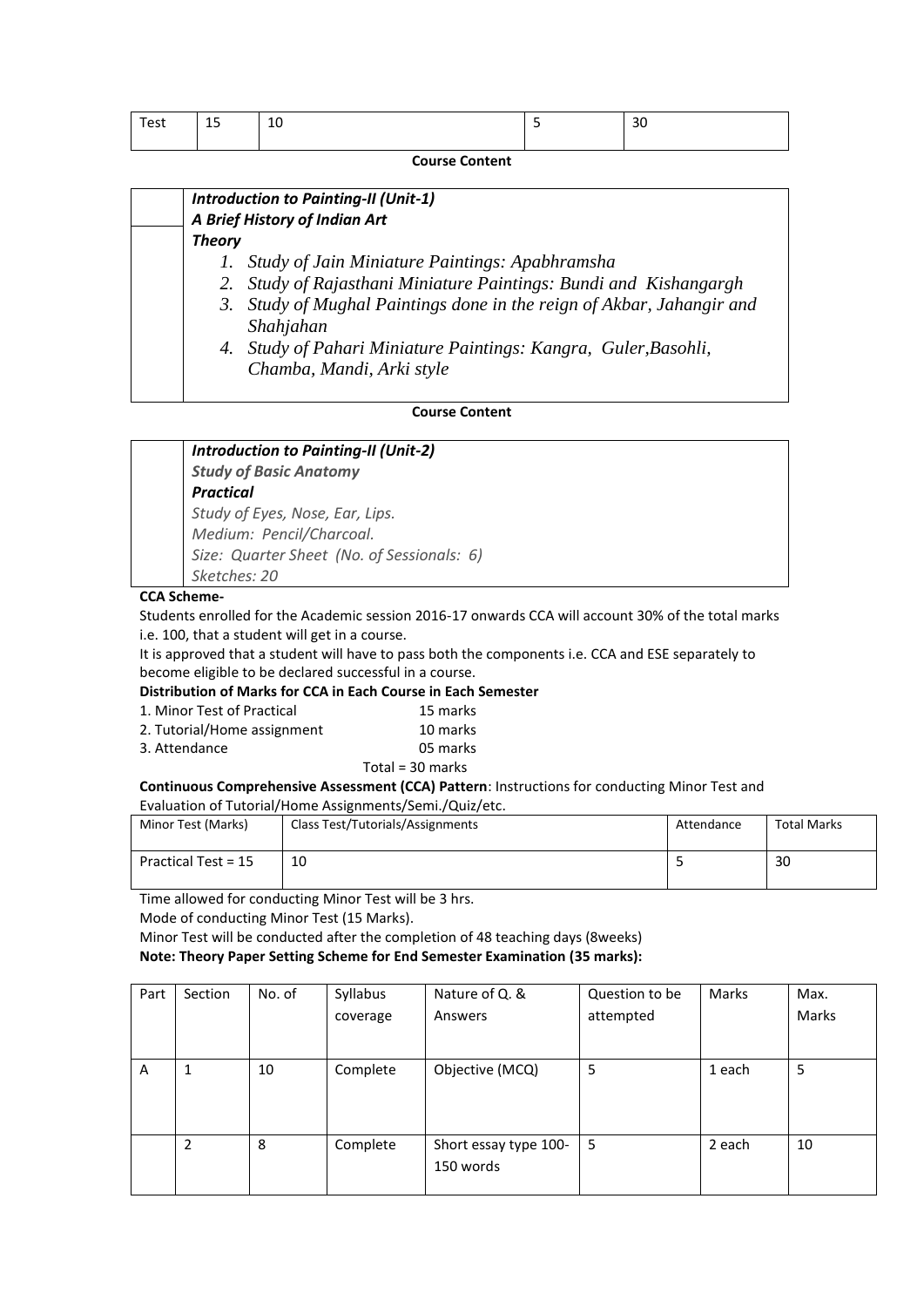| B     |  | 2 | Unit-I   | About 500 words |  | 5 |    |
|-------|--|---|----------|-----------------|--|---|----|
| C     |  |   | Unit-II  | -do-            |  | 5 |    |
| D     |  | 2 | Unit-III | -do-            |  | 5 | כ  |
| E     |  |   | Unit-IV  | -do-            |  | 5 |    |
| Total |  |   |          |                 |  |   | 35 |

**Note: Practical Paper Setting Scheme for End Semester Examination (35 marks):** The examiner will set the paper strictly as per the practical Syllabus on the spot

**Syllabus of Sculpture**

Annexure-III

**SCULPURE** 

| Sr. No.        | Course    | Course Name                                                                                        | Semester       | Course Code            | Award Type                | Credits |      | Marks           |
|----------------|-----------|----------------------------------------------------------------------------------------------------|----------------|------------------------|---------------------------|---------|------|-----------------|
|                |           |                                                                                                    |                |                        |                           |         | Min. | Max.            |
| $\mathbf{1}$   | Sculpture | <b>Introduction to</b><br>Sculpture-I<br>Elements and<br>Classification<br>of Art<br>Unit-1        | $\mathbf{1}$   | SCUL101TH              | Theory                    | 3       | 16   | 35              |
| 2              | Sculpture | <b>Introduction to</b><br>Sculpture-I<br>Three Dimensional<br>Practices-<br>Nature Study<br>Unit-2 | $\mathbf{1}$   | SCUL101PR              | Practical                 | 3       | 16   | 35              |
| 3              | Sculpture | <b>Introduction to</b><br>Sculpture-I                                                              | $\overline{2}$ | SCUL101IA              | Internal Assessment (CCA) |         | 13   | 30              |
| $\overline{4}$ | Sculpture | <b>Introduction to</b><br>Sculpture-II<br>A Brief History<br>of Art<br>Unit-1                      | $\mathbf{2}$   | SCUL201TH              | Theory                    | 3       | 16   | 35              |
| 5              | Sculpture | <b>Introduction to</b><br>Sculpture-II<br>Study of Human Body<br>Limbs<br>Unit-2                   | $\overline{2}$ | SCUL <sub>201PR</sub>  | Practical                 | 3       | 16   | 35              |
| 6              | Sculpture | <b>Introduction to</b><br>Sculpture-II                                                             |                | SCUL <sub>201</sub> IA | Internal Assessment (CCA) |         | 13   | $\overline{30}$ |

#### **CBCS BA (Regular) Sculpture (Template)-132 Credits**

| Sem.            | Core Courses (12)             | <b>Ability Enhancement</b>         | Skill              | <b>Discipline</b> | <b>Generic</b>  |
|-----------------|-------------------------------|------------------------------------|--------------------|-------------------|-----------------|
|                 |                               | <b>Compulsory Courses (AECC)</b>   | <b>Enhancement</b> | <b>Specific</b>   | Elective (GE)-2 |
|                 |                               | $-2$                               | <b>Course</b>      | <b>Elective</b>   |                 |
|                 |                               |                                    | $(SEC) -2$         | $(DSE)-4$         |                 |
| 1 <sup>st</sup> | Eng./Hindi/MIL-1              | (Eng/Hindi/MII)                    |                    |                   |                 |
|                 |                               | <b>Communication</b> )/Environment |                    |                   |                 |
|                 | <b>DSC1-A-Introduction to</b> |                                    |                    |                   |                 |
|                 | Sculpture-I                   |                                    |                    |                   |                 |
|                 | <b>DSC-2A-(From Any</b>       |                                    |                    |                   |                 |
|                 | Other)                        |                                    |                    |                   |                 |
| 2 <sub>nd</sub> | Eng./Hindi/MIL-1              | (Eng/Hindi/MIL                     |                    |                   |                 |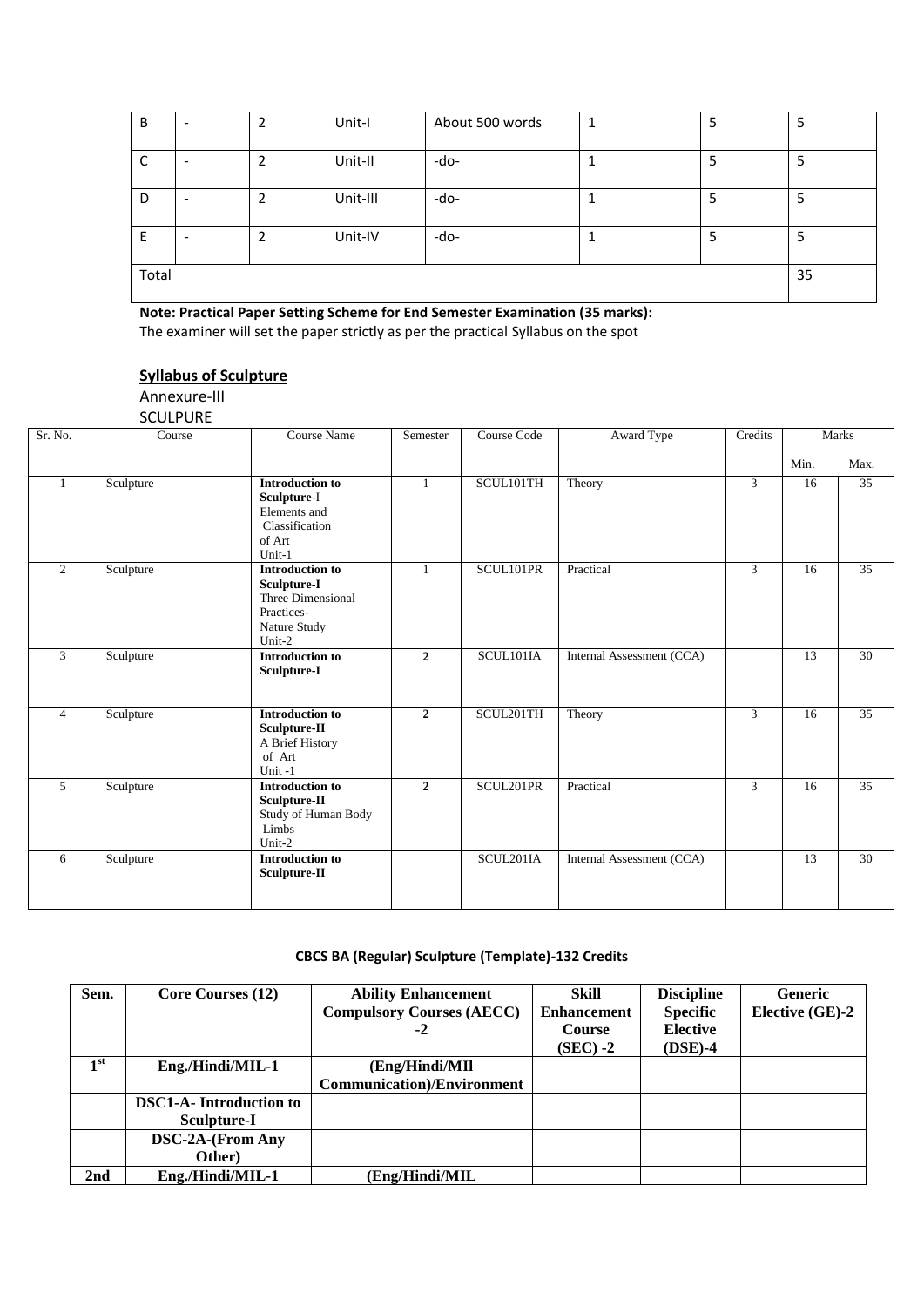|                                | <b>Communication</b> )/Environment |  |  |
|--------------------------------|------------------------------------|--|--|
| <b>DSC-1B-</b> Introduction to |                                    |  |  |
| Sculpture-II                   |                                    |  |  |
| <b>DSC-2B-(From Any</b>        |                                    |  |  |
| Other)                         |                                    |  |  |

#### **Sculpture Syllabus (Regular) BA – 1 st Year (Semester-I)** CC-1A Core Course Code DSC: SCUL 101TH/PR/IA **Course: Introduction to Sculpture-I**

| Course Code             | $CODE - CC: SCUL 101$          |                 |
|-------------------------|--------------------------------|-----------------|
| Credits-6               | L (L=Lecture)                  | T (T= Tutorial) |
|                         | $L - 5,$                       | $T-1$           |
| Course Type             | Core Course                    |                 |
| Lecture to be Delivered | $(1 hr. each), (L= 80, T= 10)$ |                 |

#### **Semester End Examination System**: Theory-

| <b>Maximum Marks Allotted</b> | <b>Minimum Pass Marks</b> | <b>Time Allowed</b> |
|-------------------------------|---------------------------|---------------------|
|                               | 16                        | 3.00 Hrs.           |

Practical-

| <b>Maximum Marks Allotted</b> | <b>Minimum Pass Marks</b> | <b>Time Allowed</b> |
|-------------------------------|---------------------------|---------------------|
|                               | 16                        | 5.00 Hrs.           |

#### **Continuous Comprehensive Assessment (CCA) Pattern**:

| <b>Minor Test</b><br>(Marks) |    | <b>Class Test/ Tutorials/Assignments (Marks)</b> | Attendance | <b>Total Marks</b> |
|------------------------------|----|--------------------------------------------------|------------|--------------------|
| <b>Test</b>                  | 15 | 10                                               |            | 30                 |

#### **Course Content**

| Introduction to Sculpture-I (Unit-1)             |
|--------------------------------------------------|
| <b>Theory</b>                                    |
| <b>Elements of Art and Classification of Art</b> |
| 1. Elements of Art in Indian Sculpture           |
| Line                                             |
| Form                                             |
| <i>Balance</i>                                   |
| Texture                                          |
| Rhythm                                           |
| 2. Classification of Art:                        |
| Tribal Art                                       |
| Folk Art                                         |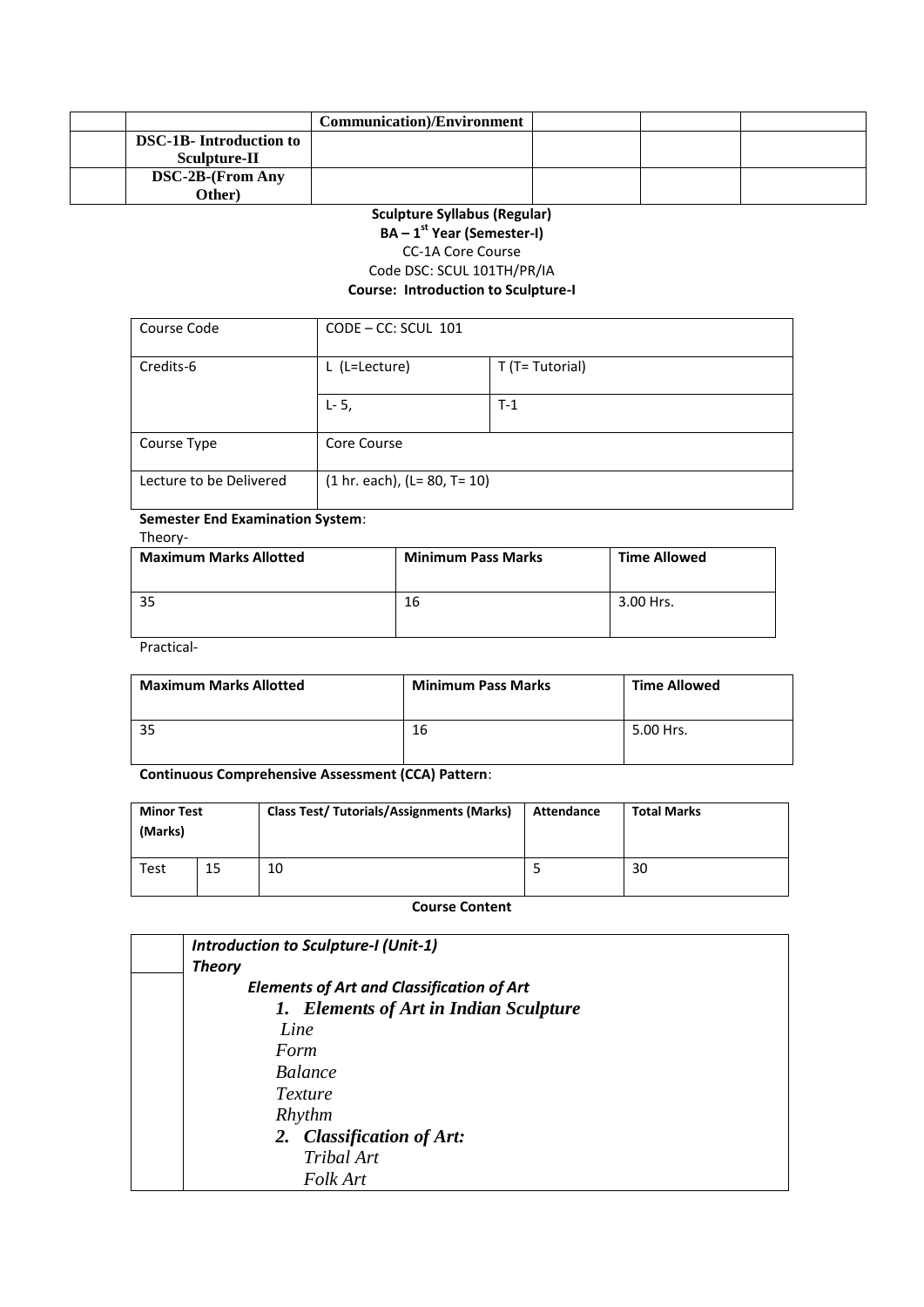# *3. Classical Art*

# *4. Modern Art*

#### **Course Content**

#### *Introduction to Sculpture-I (Unit-2) Practical Three – Dimensional Practices- Nature Study An introduction to the concepts and techniques of Nature Study Leaf and Flower Study Clay Modeling of Leaf and Flower from plaster cast*

#### **Sculpture Syllabus BA – 1 st Year (Semester-II)** DSC-1B Core Course Code: SCUL 201TH/PR/IA

#### **Course: Introduction to Sculpture-II**

| Course Code             | $CODE - CC: SCUL 201$            |                 |
|-------------------------|----------------------------------|-----------------|
| Credits-6               | L (L=Lecture)                    | T (T= Tutorial) |
|                         | $L - 5$ ,                        | $T-1$           |
| Course Type             | Core Course                      |                 |
| Lecture to be Delivered | $(1 hr. each), (L = 80, T = 10)$ |                 |

#### **Semester End Examination System**: Theory-

| <b>Maximum Marks Allotted</b> | <b>Minimum Pass Marks</b> | <b>Time Allowed</b> |
|-------------------------------|---------------------------|---------------------|
| 35                            | 16                        | 3.00 Hrs.           |

#### Practical-

| <b>Maximum Marks Allotted</b> | <b>Minimum Pass Marks</b> | <b>Time Allowed</b> |
|-------------------------------|---------------------------|---------------------|
|                               | 16                        | 5.00 Hrs.           |

**Continuous Comprehensive Assessment (CCA) Pattern**:

| <b>Minor Test</b><br>(Marks) |    | <b>Class Test/ Tutorials/Assignments (Marks)</b> | Attendance | <b>Total Marks</b> |
|------------------------------|----|--------------------------------------------------|------------|--------------------|
| Test                         | 15 | 10                                               |            | 30                 |

**Course Content** 

| Introduction to Sculpture-II (Unit-1) |
|---------------------------------------|
| A Brief History of Indian Sculpture   |
| <b>Theory</b>                         |
| 1) Study of Harappan Culture          |
| <b>Shunga Dynasty</b><br>2)           |
| <b>Study of Kushan period</b>         |